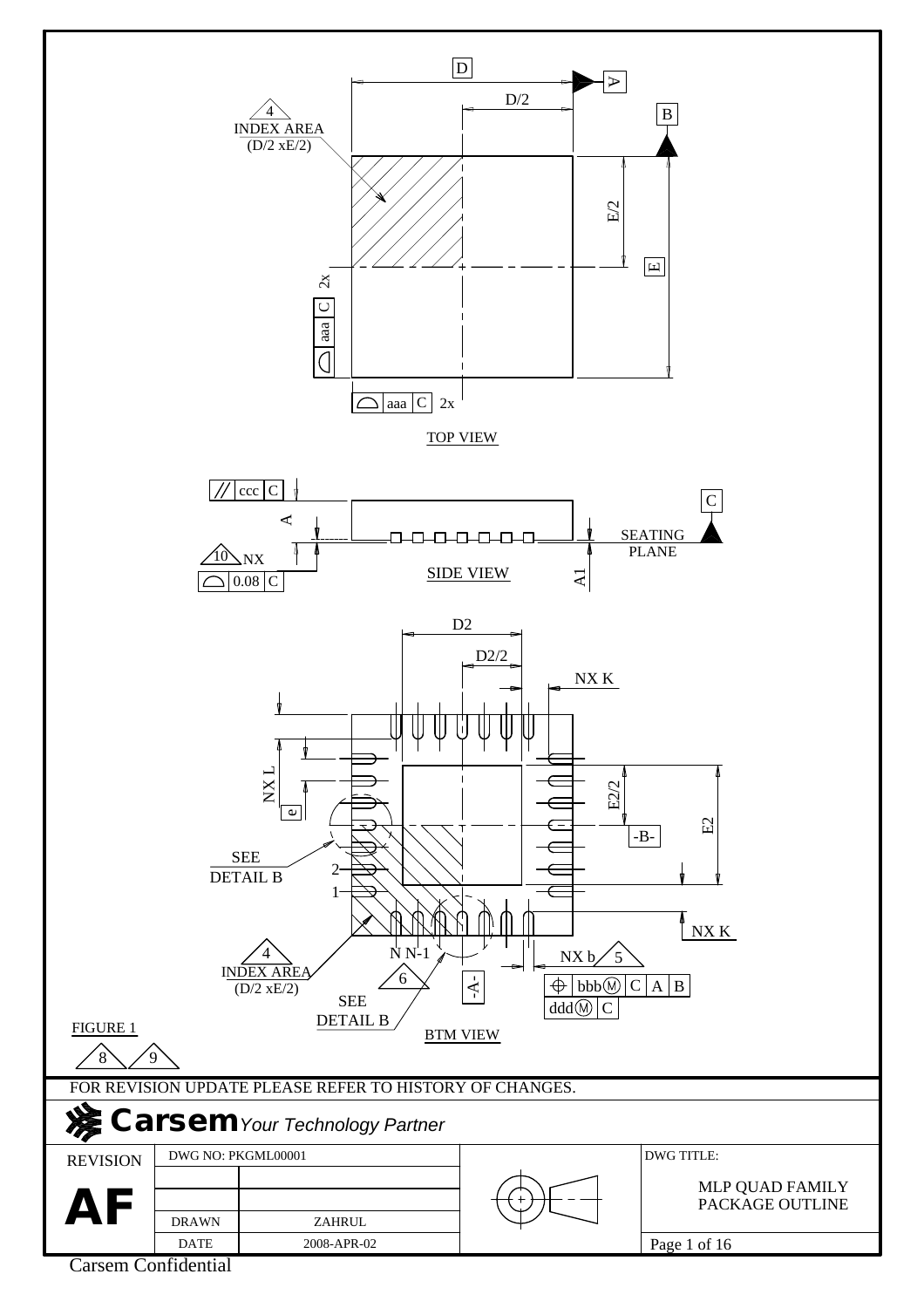## BOTTOM VIEW WITH TYPE A ID



### BOTTOM VIEW WITH TYPE B ID



### BOTTOM VIEW WITH TYPE C ID



FOR REVISION UPDATE PLEASE REFER TO HISTORY OF CHANGES.

2008-APR-02

### **Carsem***Your Technology Partner*

REVISION

DWG NO: PKGML00001 DWG TITLE:

AF **DRAWN** ZAHRUL

PACKAGE OUTLINE MLP QUAD FAMILY

DATE Carsem Confidential

DRAWN

Page 2 of 16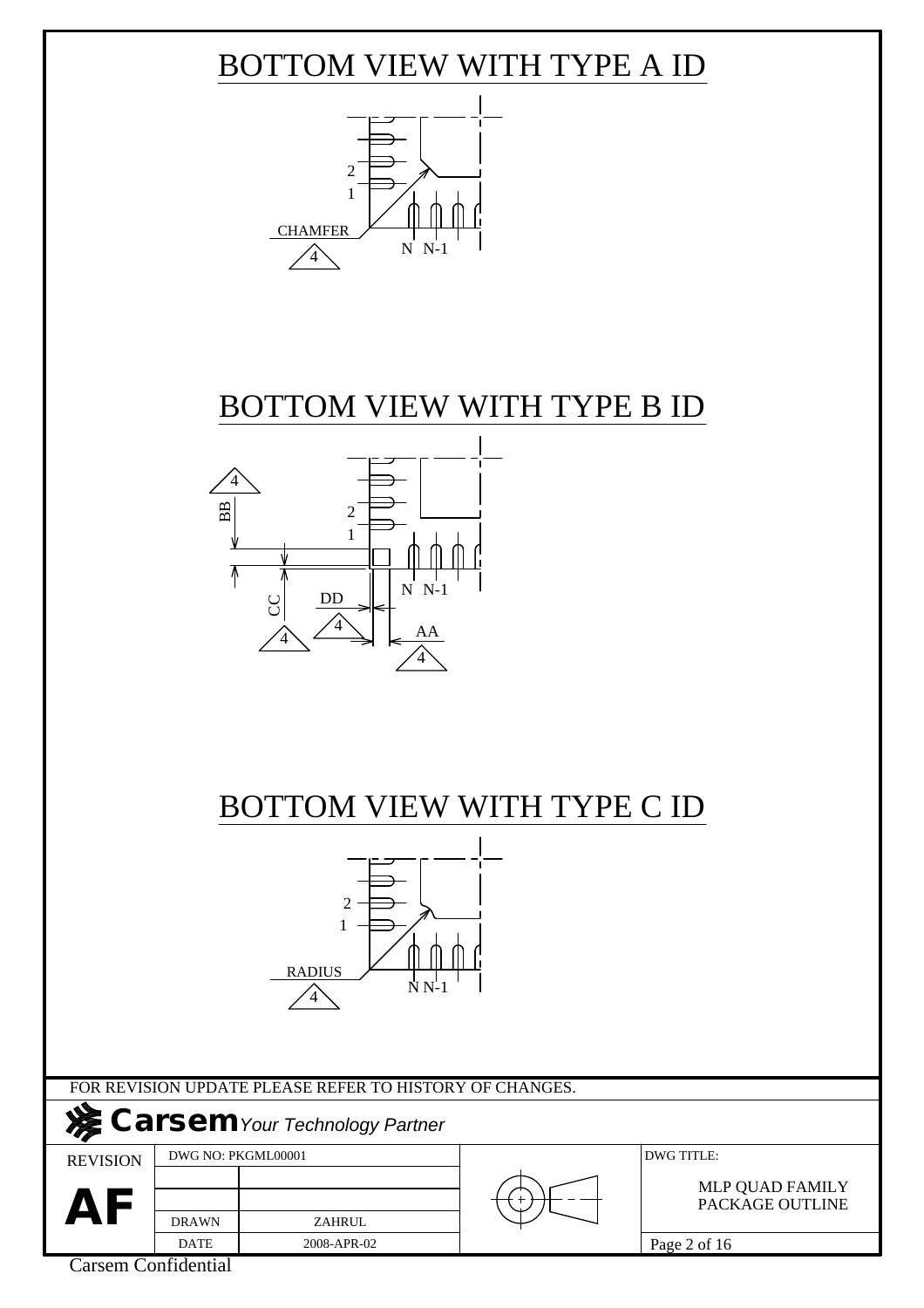|            | VARIATION DESIGNATORS        |      |                              |      |                              |                       |                              |  |
|------------|------------------------------|------|------------------------------|------|------------------------------|-----------------------|------------------------------|--|
|            | <b>FIRST DIGIT CODE</b>      |      | <b>SECOND DIGIT CODE</b>     |      | <b>THIRD DIGIT CODE</b>      |                       | <b>FOURTH DIGIT CODE</b>     |  |
|            | <b>OVERALL HEIGHT</b>        |      | <b>BODY LENGTH</b>           |      | <b>BODY WIDTH</b>            | <b>TERMINAL PITCH</b> |                              |  |
| A          | <b>LETTER</b><br><b>CODE</b> | D    | <b>LETTER</b><br><b>CODE</b> | E    | <b>LETTER</b><br><b>CODE</b> | e                     | <b>LETTER</b><br><b>CODE</b> |  |
| $1.00$ max | V                            | 1.0  | A                            | 1.0  | A                            | 1.00                  | A                            |  |
| $0.80$ max | W                            | 1.5  | $\mathbf{B}$                 | 1.5  | $\overline{B}$               | 0.80                  | $\, {\bf B}$                 |  |
| $---$      | ---                          | 2.0  | $\mathbf C$                  | 2.0  | $\mathcal{C}$                | 0.65                  | $\mathbf C$                  |  |
| $---$      | $---$                        | 2.5  | $\mathbf D$                  | 2.5  | D                            | 0.50                  | D                            |  |
| $---$      | ---                          | 3.0  | ${\bf E}$                    | 3.0  | E                            | 0.40                  | E                            |  |
| $---$      | ---                          | 3.5  | $\overline{F}$               | 3.5  | $\mathbf F$                  | $---$                 | $---$                        |  |
| $---$      | ---                          | 4.0  | G                            | 4.0  | G                            | ---                   | ---                          |  |
| $---$      | ---                          | 5.0  | H                            | 5.0  | H                            | $---$                 | $---$                        |  |
| $---$      | ---                          | 6.0  | $\bf J$                      | 6.0  | $\bf J$                      | $---$                 | $---$                        |  |
| $---$      | ---                          | 7.0  | $\bf K$                      | 7.0  | K                            | ---                   | $---$                        |  |
| $---$      | ---                          | 8.0  | L                            | 8.0  | L                            | $---$                 | $---$                        |  |
| $---$      | ---                          | 9.0  | M                            | 9.0  | M                            | $---$                 | $---$                        |  |
| $---$      | ---                          | 10.0 | $\mathbf N$                  | 10.0 | $\mathbf N$                  | $---$                 | $---$                        |  |
| $---$      | ---                          | 11.0 | $\mathbf{P}$                 | 11.0 | $\mathbf{P}$                 | $---$                 | $---$                        |  |
| $---$      | ---                          | 12.0 | $\mathbf R$                  | 12.0 | $\mathbf R$                  | $---$                 | $---$                        |  |
| $---$      | ---                          | 4.5  | S                            | 4.5  | S                            | ---                   | $---$                        |  |
| $---$      | ---                          | 5.5  | $\mathbf T$                  | 5.5  | T                            | ---                   | ---                          |  |
| $---$      | ---                          | 6.5  | U                            | 6.5  | U                            | ---                   | ---                          |  |

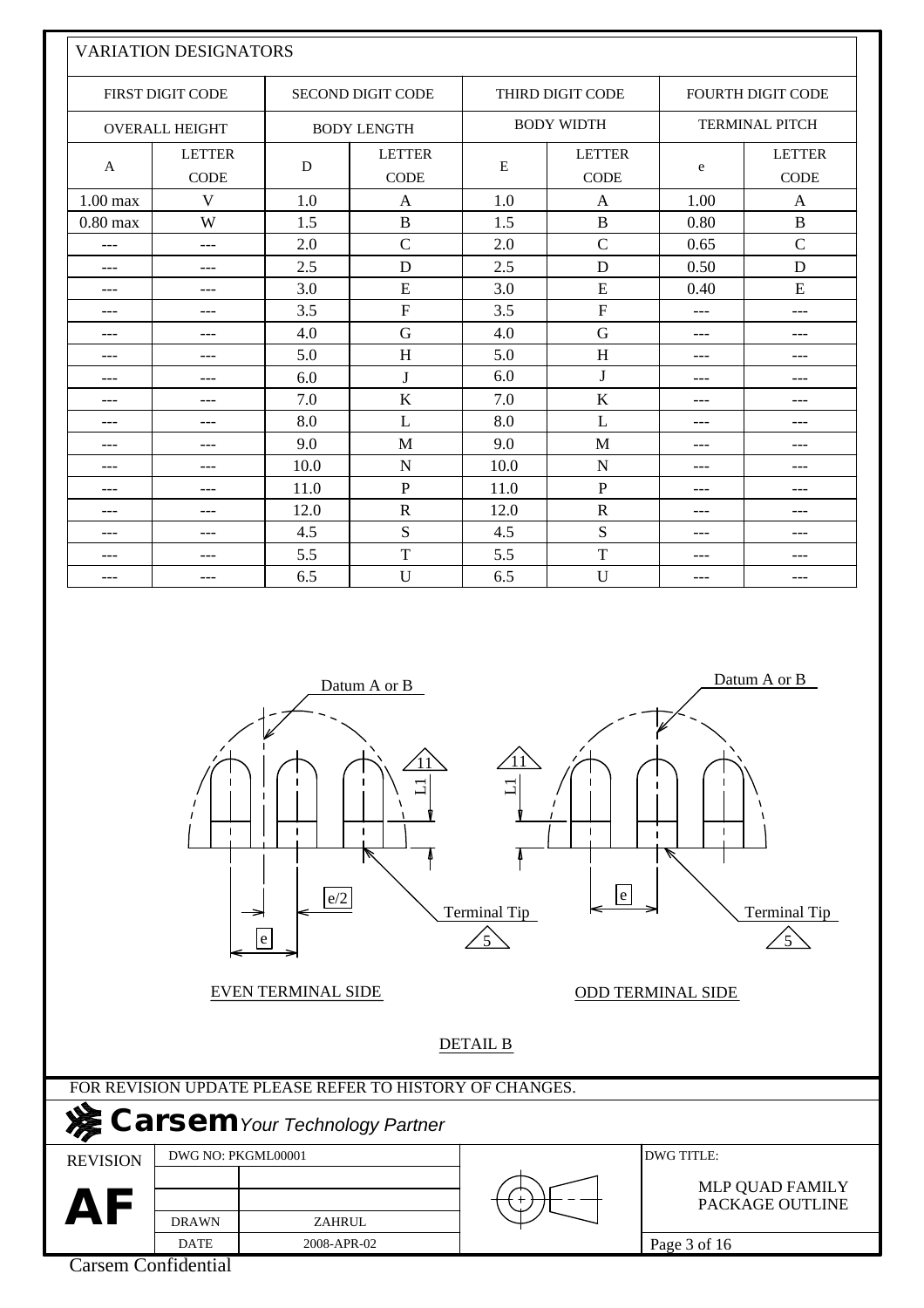|              | <b>COMMON DIMENSION</b>        |  |  |  |  |  |  |  |  |  |  |
|--------------|--------------------------------|--|--|--|--|--|--|--|--|--|--|
|              | TOLERANCE OF FORM AND POSITION |  |  |  |  |  |  |  |  |  |  |
| aaa          | 0.10                           |  |  |  |  |  |  |  |  |  |  |
| bbb          | 0.10                           |  |  |  |  |  |  |  |  |  |  |
| ccc          | 0.10                           |  |  |  |  |  |  |  |  |  |  |
| ddd          | 0.05                           |  |  |  |  |  |  |  |  |  |  |
| <b>NOTES</b> | 1,2                            |  |  |  |  |  |  |  |  |  |  |
| REF          | 11-534                         |  |  |  |  |  |  |  |  |  |  |
| <b>ISSUE</b> | A                              |  |  |  |  |  |  |  |  |  |  |

|                | <b>COMMON DIMENSION</b> |                |      |                                        |      |      |  |  |  |  |  |  |
|----------------|-------------------------|----------------|------|----------------------------------------|------|------|--|--|--|--|--|--|
|                |                         | $V:$ very thin |      | W : very very thin                     |      |      |  |  |  |  |  |  |
| <b>SYMBOL</b>  | <b>MIN</b>              | <b>NOM</b>     | MAX  | <b>NOM</b><br><b>MIN</b><br><b>MAX</b> |      |      |  |  |  |  |  |  |
| A              | 0.80                    | 0.90           | 1.00 | 0.70                                   | 0.75 | 0.80 |  |  |  |  |  |  |
| A <sub>1</sub> | 0.00                    | 0.02           | 0.05 | $0.00\,$                               | 0.02 | 0.05 |  |  |  |  |  |  |
| L1             | 0.03                    |                | 0.15 | 0.03                                   | ---  | 0.15 |  |  |  |  |  |  |
| K              | 0.20                    | ---            | ---  | 0.20                                   | ---  | ---  |  |  |  |  |  |  |
| <b>NOTES</b>   |                         |                |      | 1,2                                    |      |      |  |  |  |  |  |  |
| <b>REF</b>     |                         | 11-640         |      |                                        |      |      |  |  |  |  |  |  |
| <b>ISSUE</b>   |                         |                |      | F                                      |      |      |  |  |  |  |  |  |

|              |            |                | <b>COMMON DIMENSION</b> |  |  |
|--------------|------------|----------------|-------------------------|--|--|
|              |            | LEAD WIDTH [b] |                         |  |  |
| PITCH (e)    | <b>MIN</b> | <b>NOM</b>     | <b>MAX</b>              |  |  |
| 1.00         | 0.30       | 0.40           | 0.45                    |  |  |
| 0.80         | 0.25       | 0.30           | 0.35                    |  |  |
| 0.65         | 0.25       | 0.30           | 0.35                    |  |  |
| 0.50         | 0.18       | 0.25           | 0.30                    |  |  |
| 0.40         | 0.15       | 0.20           | 0.25                    |  |  |
| <b>NOTES</b> | 5,12       | 5,12           | 5,12                    |  |  |
| <b>REF</b>   | 11-534     | 11-534         | 11-534                  |  |  |
| <b>ISSUE</b> | A          | A              | A                       |  |  |

|                  | SPECIFIC DIMENSION VARIATION |            |            |            |           |  |  |  |  |  |  |
|------------------|------------------------------|------------|------------|------------|-----------|--|--|--|--|--|--|
| LEAD WIDTH [b]   |                              |            |            |            |           |  |  |  |  |  |  |
| <b>VARIATION</b> |                              | <b>NOM</b> | <b>MAX</b> | <b>MIN</b> | PITCH [e] |  |  |  |  |  |  |
| VEED-5NJ1        | WEED-5NJ1                    | 0.15       | 0.20       | 0.25       | 0.50      |  |  |  |  |  |  |
| VLLC-2NJ2        | WLLC-2NJ2                    | 0.18       | 0.25       | 0.30       | 0.65      |  |  |  |  |  |  |

2008-APR-02

# **Carsem***Your Technology Partner*

REVISION

DWG NO: PKGML00001 DWG TITLE:

AF **DRAWN** ZAHRUL

#### PACKAGE OUTLINE MLP QUAD FAMILY

DATE Carsem Confidential

DRAWN

Page 4 of 16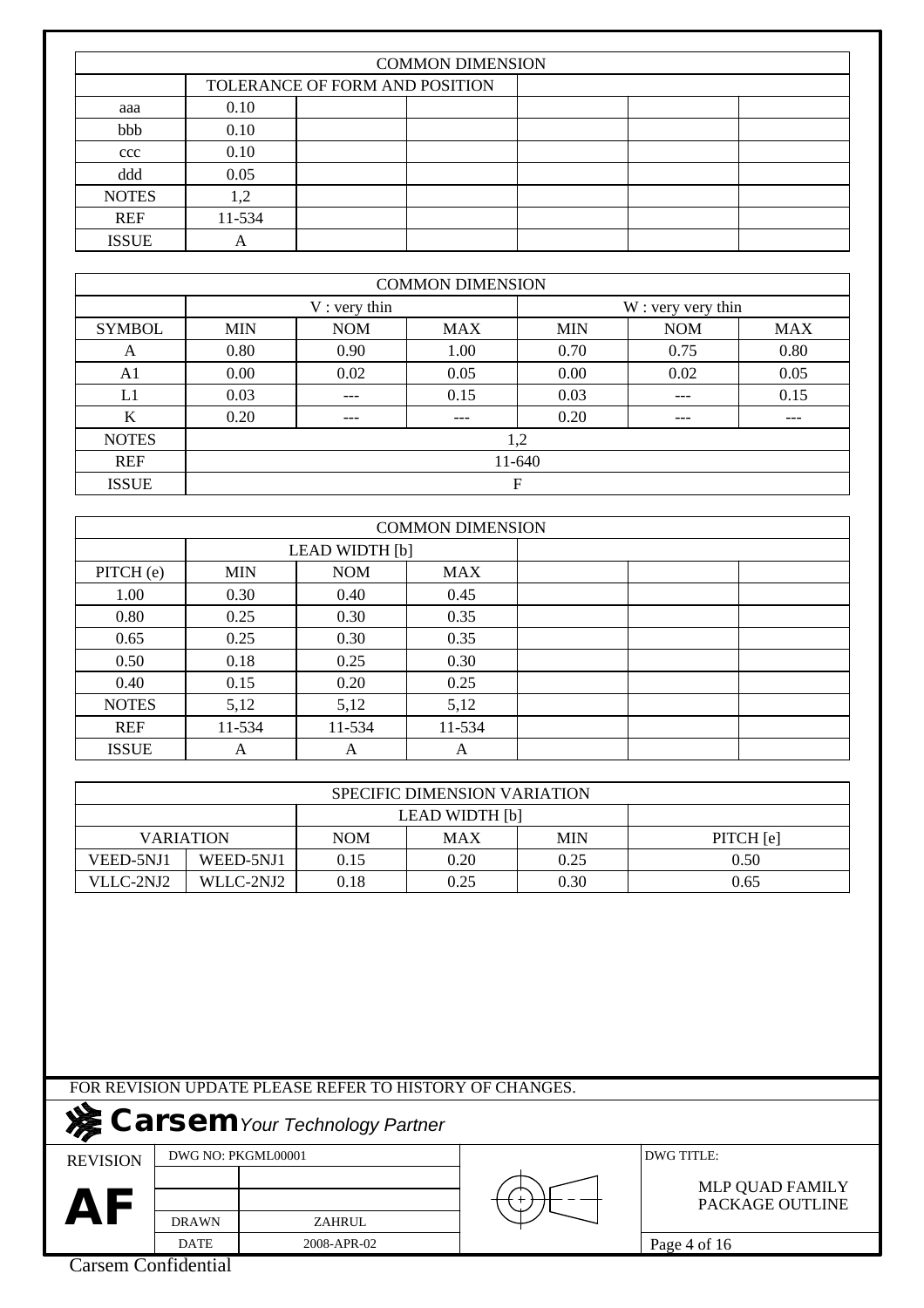| <b>Body</b><br>Size<br>Count<br>3X3<br>3X3<br>3X3<br>3X3<br>3X3<br>3X3<br>3X3<br>4X4<br>4X4<br>4X4<br>4X4<br>4X4<br>4X4 | Very thin<br>FQFP-N<br>VEED-1<br><b>VEED-1.1</b><br>VEED-2<br>VEED-5<br><b>VEED-5.1</b><br>$VEED-6.0$<br><b>VEED-6.1</b><br>VGGD-1<br>VGGD-2<br>VGGD-5<br>VGGD-8 | <b>Summary Table</b><br>Very very thin<br>FQFP-N<br>WEED-1<br>$WEED-1.1$<br>WEED-2<br>WEED-5<br><b>WEED-5.1</b><br>WEED-6.0<br>WEED-6.1<br>WGGD-1<br>WGGD-2                                                                                                      | Type A iD<br>$\Gamma$ ype C iD<br>R0.20<br>---<br>---<br>R0.20<br>R0.20<br>---                                                                                                                                                        | AA<br>0.435<br>---<br>0.235<br>0.435<br>$---$<br>0.235<br>---                                                                                                              | Type B iD<br><b>BB</b><br>0.435<br>0.235<br>0.435<br>$---$<br>0.235                                                  | CC<br>0.181<br>0.181<br>0.18<br>$---$<br>0.181                                              | DD<br>0.181<br>0.181<br>0.18<br>$---$                                               |
|-------------------------------------------------------------------------------------------------------------------------|------------------------------------------------------------------------------------------------------------------------------------------------------------------|------------------------------------------------------------------------------------------------------------------------------------------------------------------------------------------------------------------------------------------------------------------|---------------------------------------------------------------------------------------------------------------------------------------------------------------------------------------------------------------------------------------|----------------------------------------------------------------------------------------------------------------------------------------------------------------------------|----------------------------------------------------------------------------------------------------------------------|---------------------------------------------------------------------------------------------|-------------------------------------------------------------------------------------|
|                                                                                                                         |                                                                                                                                                                  |                                                                                                                                                                                                                                                                  |                                                                                                                                                                                                                                       |                                                                                                                                                                            |                                                                                                                      |                                                                                             |                                                                                     |
|                                                                                                                         |                                                                                                                                                                  |                                                                                                                                                                                                                                                                  |                                                                                                                                                                                                                                       |                                                                                                                                                                            |                                                                                                                      |                                                                                             |                                                                                     |
|                                                                                                                         |                                                                                                                                                                  |                                                                                                                                                                                                                                                                  |                                                                                                                                                                                                                                       |                                                                                                                                                                            |                                                                                                                      |                                                                                             |                                                                                     |
|                                                                                                                         |                                                                                                                                                                  |                                                                                                                                                                                                                                                                  |                                                                                                                                                                                                                                       |                                                                                                                                                                            |                                                                                                                      |                                                                                             |                                                                                     |
|                                                                                                                         |                                                                                                                                                                  |                                                                                                                                                                                                                                                                  |                                                                                                                                                                                                                                       |                                                                                                                                                                            |                                                                                                                      |                                                                                             |                                                                                     |
|                                                                                                                         |                                                                                                                                                                  |                                                                                                                                                                                                                                                                  |                                                                                                                                                                                                                                       |                                                                                                                                                                            |                                                                                                                      |                                                                                             |                                                                                     |
|                                                                                                                         |                                                                                                                                                                  |                                                                                                                                                                                                                                                                  |                                                                                                                                                                                                                                       |                                                                                                                                                                            |                                                                                                                      |                                                                                             |                                                                                     |
|                                                                                                                         |                                                                                                                                                                  |                                                                                                                                                                                                                                                                  |                                                                                                                                                                                                                                       |                                                                                                                                                                            |                                                                                                                      |                                                                                             | 0.181                                                                               |
|                                                                                                                         |                                                                                                                                                                  |                                                                                                                                                                                                                                                                  |                                                                                                                                                                                                                                       |                                                                                                                                                                            | ---                                                                                                                  |                                                                                             |                                                                                     |
|                                                                                                                         |                                                                                                                                                                  |                                                                                                                                                                                                                                                                  |                                                                                                                                                                                                                                       | 0.435                                                                                                                                                                      | 0.435                                                                                                                | 0.181                                                                                       | 0.181                                                                               |
|                                                                                                                         |                                                                                                                                                                  |                                                                                                                                                                                                                                                                  | ---                                                                                                                                                                                                                                   | 0.235                                                                                                                                                                      | 0.235                                                                                                                | 0.181                                                                                       | 0.181                                                                               |
|                                                                                                                         |                                                                                                                                                                  | WGGD-5                                                                                                                                                                                                                                                           | R0.20                                                                                                                                                                                                                                 | ---                                                                                                                                                                        |                                                                                                                      |                                                                                             |                                                                                     |
|                                                                                                                         |                                                                                                                                                                  | WGGD-8                                                                                                                                                                                                                                                           | $---$                                                                                                                                                                                                                                 | 0.235                                                                                                                                                                      | 0.235                                                                                                                | 0.181                                                                                       | 0.181                                                                               |
|                                                                                                                         | $VGGD-8.1$                                                                                                                                                       | WGGD-8.1                                                                                                                                                                                                                                                         | R0.20                                                                                                                                                                                                                                 | ---                                                                                                                                                                        | ---                                                                                                                  | ---                                                                                         |                                                                                     |
|                                                                                                                         | $VGGD-10$                                                                                                                                                        | WGGD-10                                                                                                                                                                                                                                                          | C'0.225                                                                                                                                                                                                                               | $---$                                                                                                                                                                      | $---$                                                                                                                | $---$                                                                                       | $---$                                                                               |
| 5X4                                                                                                                     | <b>VHGD</b>                                                                                                                                                      | <b>WHGD</b>                                                                                                                                                                                                                                                      | ---                                                                                                                                                                                                                                   | 0.435                                                                                                                                                                      | 0.435                                                                                                                | 0.181                                                                                       | 0.181                                                                               |
| 5X5                                                                                                                     | VHHD-1                                                                                                                                                           | WHHD-1                                                                                                                                                                                                                                                           | $---$                                                                                                                                                                                                                                 | 0.435                                                                                                                                                                      | 0.435                                                                                                                | 0.181                                                                                       | 0.181                                                                               |
| 5X5                                                                                                                     | <b>VHHD-1.1</b>                                                                                                                                                  | WHHD-1.1                                                                                                                                                                                                                                                         | R0.30                                                                                                                                                                                                                                 | $---$                                                                                                                                                                      | ---                                                                                                                  | $---$                                                                                       | $---$                                                                               |
| 5X5                                                                                                                     | VHHD-2                                                                                                                                                           | WHHD-2                                                                                                                                                                                                                                                           |                                                                                                                                                                                                                                       |                                                                                                                                                                            |                                                                                                                      | 0.181                                                                                       | 0.181                                                                               |
|                                                                                                                         |                                                                                                                                                                  |                                                                                                                                                                                                                                                                  |                                                                                                                                                                                                                                       | ---                                                                                                                                                                        |                                                                                                                      |                                                                                             |                                                                                     |
|                                                                                                                         |                                                                                                                                                                  |                                                                                                                                                                                                                                                                  | ---                                                                                                                                                                                                                                   |                                                                                                                                                                            |                                                                                                                      |                                                                                             | 0.181                                                                               |
|                                                                                                                         |                                                                                                                                                                  |                                                                                                                                                                                                                                                                  |                                                                                                                                                                                                                                       |                                                                                                                                                                            | $---$                                                                                                                | $---$                                                                                       |                                                                                     |
|                                                                                                                         |                                                                                                                                                                  |                                                                                                                                                                                                                                                                  |                                                                                                                                                                                                                                       |                                                                                                                                                                            |                                                                                                                      |                                                                                             | 0.181                                                                               |
|                                                                                                                         |                                                                                                                                                                  |                                                                                                                                                                                                                                                                  |                                                                                                                                                                                                                                       | $---$                                                                                                                                                                      |                                                                                                                      |                                                                                             |                                                                                     |
|                                                                                                                         |                                                                                                                                                                  |                                                                                                                                                                                                                                                                  |                                                                                                                                                                                                                                       |                                                                                                                                                                            |                                                                                                                      |                                                                                             | 0.181                                                                               |
|                                                                                                                         |                                                                                                                                                                  |                                                                                                                                                                                                                                                                  |                                                                                                                                                                                                                                       | $---$                                                                                                                                                                      | $---$                                                                                                                | $---$                                                                                       | $---$                                                                               |
|                                                                                                                         |                                                                                                                                                                  |                                                                                                                                                                                                                                                                  |                                                                                                                                                                                                                                       |                                                                                                                                                                            |                                                                                                                      |                                                                                             | 0.181                                                                               |
|                                                                                                                         |                                                                                                                                                                  |                                                                                                                                                                                                                                                                  | ---                                                                                                                                                                                                                                   |                                                                                                                                                                            |                                                                                                                      |                                                                                             | 0.181                                                                               |
|                                                                                                                         |                                                                                                                                                                  |                                                                                                                                                                                                                                                                  |                                                                                                                                                                                                                                       |                                                                                                                                                                            |                                                                                                                      |                                                                                             |                                                                                     |
|                                                                                                                         |                                                                                                                                                                  |                                                                                                                                                                                                                                                                  |                                                                                                                                                                                                                                       | $---$                                                                                                                                                                      | ---                                                                                                                  | ---                                                                                         | $---$                                                                               |
|                                                                                                                         |                                                                                                                                                                  |                                                                                                                                                                                                                                                                  |                                                                                                                                                                                                                                       |                                                                                                                                                                            |                                                                                                                      |                                                                                             | ---                                                                                 |
|                                                                                                                         |                                                                                                                                                                  |                                                                                                                                                                                                                                                                  |                                                                                                                                                                                                                                       |                                                                                                                                                                            |                                                                                                                      |                                                                                             | 0.18                                                                                |
|                                                                                                                         |                                                                                                                                                                  |                                                                                                                                                                                                                                                                  | ---                                                                                                                                                                                                                                   |                                                                                                                                                                            |                                                                                                                      |                                                                                             | 0.181                                                                               |
|                                                                                                                         |                                                                                                                                                                  |                                                                                                                                                                                                                                                                  |                                                                                                                                                                                                                                       |                                                                                                                                                                            | $---$                                                                                                                | $---$                                                                                       | $---$                                                                               |
|                                                                                                                         |                                                                                                                                                                  |                                                                                                                                                                                                                                                                  |                                                                                                                                                                                                                                       |                                                                                                                                                                            |                                                                                                                      |                                                                                             | 0.181                                                                               |
|                                                                                                                         |                                                                                                                                                                  |                                                                                                                                                                                                                                                                  |                                                                                                                                                                                                                                       | ---                                                                                                                                                                        | ---                                                                                                                  | ---                                                                                         | $---$                                                                               |
|                                                                                                                         |                                                                                                                                                                  |                                                                                                                                                                                                                                                                  |                                                                                                                                                                                                                                       |                                                                                                                                                                            |                                                                                                                      |                                                                                             | ---                                                                                 |
|                                                                                                                         |                                                                                                                                                                  |                                                                                                                                                                                                                                                                  |                                                                                                                                                                                                                                       |                                                                                                                                                                            | $---$                                                                                                                | $---$                                                                                       | $---$                                                                               |
|                                                                                                                         | 5X5<br>5X5<br>5X5<br>5X7<br>6X5<br>6X6<br>6X6<br>6X6<br>6X6<br>6X6<br>6X6<br>6X6<br>7X5<br>7X7<br>7X7<br><b>8X8</b><br><b>8X8</b><br>9X9<br>9X9                  | VHHD-2.1<br><b>VHHD-5.0</b><br><b>VHHD-5.1</b><br><b>VHKD</b><br><b>VJHD</b><br>VJJD-1<br>$VJJD-1.1$<br>$VJJD-1.2$<br>VJJD-2<br>$VJJD-2.1$<br>$VJJD-2.2$<br>VJJD-8<br><b>VKHD</b><br>VKKD-1<br>VKKD-2<br>$VLLD-2.0$<br>$VLLD-2.1$<br><b>VMMD-4.0</b><br>VMMD-4.1 | WHHD-2.1<br>WHHD-5.0<br>WHHD-5.1<br><b>WHKD</b><br><b>WJHD</b><br>WJJD-1<br>$WJJD-1.1$<br>$WJJD-1.2$<br>WJJD-2<br>$WJJD-2.1$<br>WJJD-2.2<br>WJJD-8<br><b>WKHD</b><br>WKKD-1<br>WKKD-2<br>WLLD-2.0<br>WLLD-2.1<br>WMMD-4.0<br>WMMD-4.1 | R <sub>0.30</sub><br>R <sub>0.30</sub><br>---<br>C'0.225<br>---<br>R <sub>0.30</sub><br>---<br>R0.30<br>R0.30<br>C'0.225<br>C'0.350<br>R <sub>0.30</sub><br>R0.45<br>R0.45 | 0.235<br>0.235<br>$---$<br>0.357<br>0.435<br>0.434<br>0.235<br>---<br>0.232<br>0.435<br>---<br>0.235<br>$---$<br>--- | 0.235<br>0.235<br>0.232<br>0.435<br>0.434<br>0.235<br>---<br>0.357<br>0.435<br>0.235<br>--- | 0.181<br>0.181<br>0.181<br>0.181<br>0.181<br>---<br>0.18<br>0.181<br>0.181<br>$---$ |

REVISION DWG NO: PKGML00001 DWG TITLE:

AF **DRAWN** ZAHRUL

2008-APR-02

PACKAGE OUTLINE MLP QUAD FAMILY

Carsem Confidential

DRAWN DATE

Page 5 of 16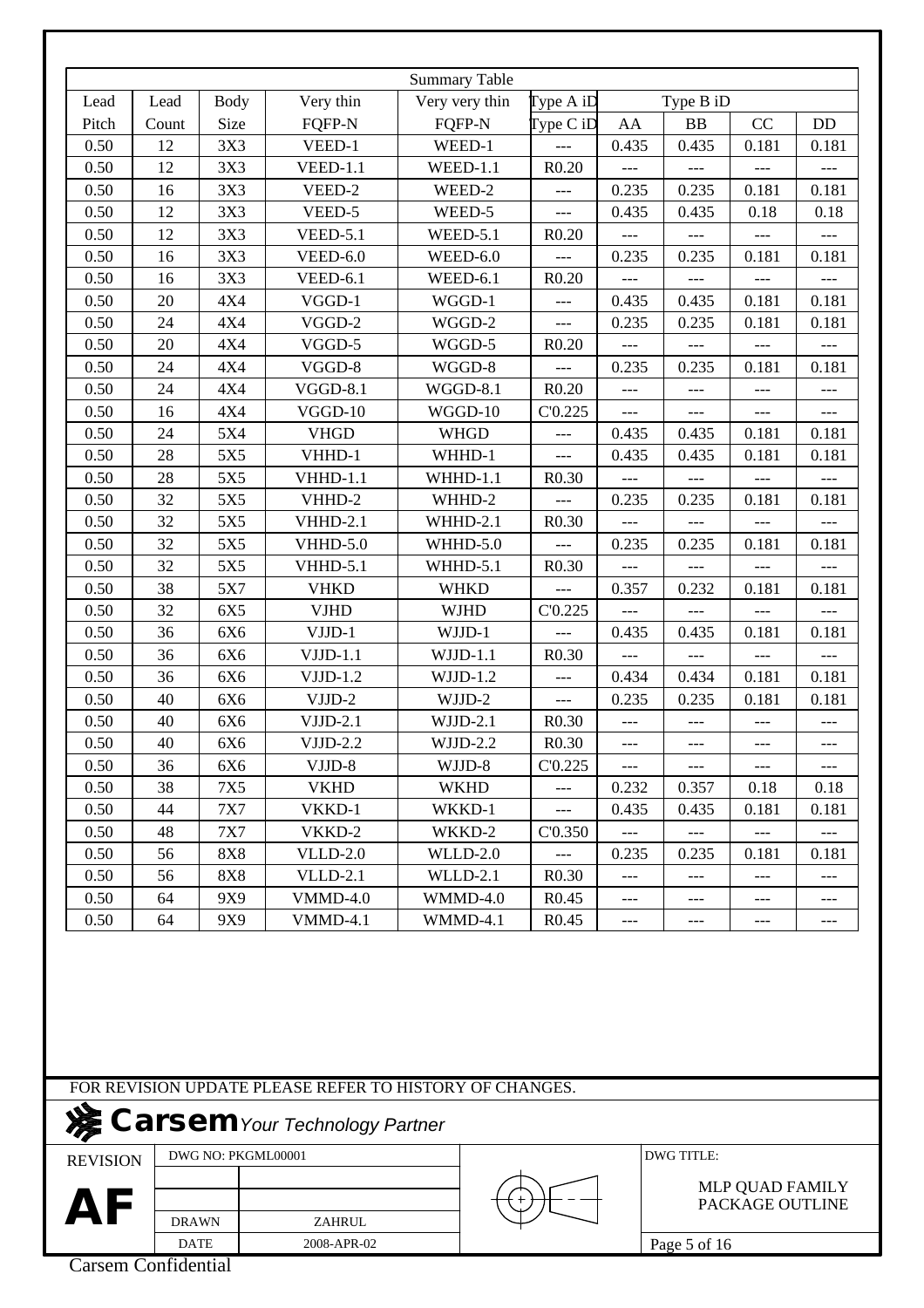|       |       |             |           | <b>Summary Table</b> |                   |       |           |       |       |
|-------|-------|-------------|-----------|----------------------|-------------------|-------|-----------|-------|-------|
| Lead  | Lead  | <b>Body</b> | Very thin | Very very thin       | Type A iD         |       | Type B iD |       |       |
| Pitch | Count | Size        | FQFP-N    | FQFP-N               | Type CiD          | AA    | <b>BB</b> | CC    | DD    |
| 0.50  | 16    | 3X3         | VEED-4NJ1 | WEED-4NJ1            | C'0.225           | $---$ | $---$     | $---$ | ---   |
| 0.50  | 16    | 3X3         | VEED-4NJ2 | WEED-4NJ2            | R0.20             | ---   | $---$     | $---$ | ---   |
| 0.50  | 16    | 3X3         | VEED-4NJ3 | WEED-4NJ3            | R0.20             | $---$ | ---       | $---$ | ---   |
| 0.50  | 16    | 3X3         | VEED-4NJ4 | WEED-4NJ4            | R0.20             | $---$ | $---$     | $---$ | ---   |
| 0.50  | 12    | 3X3         | VEED-5NJ1 | WEED-5NJ1            | R0.20             | $---$ | ---       | $---$ | ---   |
| 0.50  | 16    | 3X3         | VEED-6NJ1 | WEED-6NJ1            | R0.20             | $---$ | $---$     | $---$ | $---$ |
| 0.50  | 16    | 3X3         | VEED-6NJ2 | WEED-6NJ2            | R0.20             | ---   | ---       | $---$ | ---   |
| 0.50  | 16    | 3X3         | VEED-6NJ3 | WEED-6NJ3            | R <sub>0.20</sub> | $---$ | $---$     | $---$ | ---   |
| 0.50  | 20    | 3X4         | VEGD-NJ1  | WEGD-NJ1             | R0.20             | ---   | $---$     | $---$ | $---$ |
| 0.50  | 20    | 4x4         | VGGD-1NJ1 | WGGD-1NJ1            | R0.20             | ---   | ---       | ---   | ---   |
| 0.50  | 24    | 4X4         |           | WGGD-1NJ2            | R0.20             | $---$ | $---$     | $---$ | $---$ |
| 0.50  | 20    | 4X4         | VGGD-5NJ1 | WGGD-5NJ1            | C'0.225           | ---   | ---       | $---$ | ---   |
| 0.50  | 24    | 4X4         | VGGD-6NJ1 | WGGD-6NJ1            | C'0.225           | $---$ | $---$     | $---$ | ---   |
| 0.50  | 24    | 4X4         | VGGD-6NJ2 | WGGD-6NJ2            | R0.20             | $---$ | $---$     | $---$ | ---   |
| 0.50  | 24    | 4X4         | VGGD-6NJ3 | WGGD-6NJ3            | R0.20             | $---$ | ---       | $---$ |       |
| 0.50  | 20    | 4x5         | VGHD-1NJ1 | WGHD-1NJ1            | R <sub>0.30</sub> | $---$ | $---$     | $---$ | $---$ |
| 0.50  | 24    | 4X5         | VGHD-1NJ2 | WGHD-1NJ2            | C'0.225           | ---   | $---$     | $---$ | ---   |
| 0.50  | 28    | 4X5         | VGHD-3NJ1 | WGHD-3NJ1            | R <sub>0.30</sub> | $---$ | ---       | $---$ | ---   |
| 0.50  | 32    | 4x6         | VGJD-NJ1  | WGJD-NJ1             | R <sub>0.30</sub> | $---$ | $---$     | $---$ | $---$ |
| 0.50  | 28    | 5X5         | VHHD-1NJ1 | ---                  | R <sub>0.30</sub> | $---$ | ---       | ---   | ---   |
| 0.50  | 28    | 5x5         | VHHD-1NJ2 | WHHD-1NJ2            | C0.350            | ---   | $---$     | $---$ | ---   |
| 0.50  | 32    | 5x5         | VHHD-5NJ1 | WHHD-5NJ1            | R <sub>0.30</sub> | $---$ | $---$     | $---$ | ---   |
| 0.50  | 32    | 5x6         | VHJD-NJ1  | WHJD-NJ1             | R <sub>0.30</sub> | ---   | ---       | $---$ | ---   |
| 0.50  | 40    | 5X7         | VHKD-NJ1  | WHKD-NJ1             | R <sub>0.30</sub> | ---   | $---$     | $---$ | ---   |
| 0.50  | 40    | 5X7         | VHKD-NJ2  | WHKD-NJ2             | R <sub>0.30</sub> | $---$ | $---$     | $---$ | ---   |
| 0.50  | 38    | 5X7         | VHKD-1NJ1 | WHKD-1NJ1            | R <sub>0.30</sub> | ---   | $---$     | ---   | ---   |
| 0.50  | 40    | 6X6         | VJJD-1NJ1 | WJJD-1NJ1            | R <sub>0.30</sub> | ---   | $---$     | $---$ | ---   |
| 0.50  | 36    | 6X6         | VJJD-6NJ1 | WJJD-6NJ1            | R <sub>0.30</sub> | ---   | ---       | ---   | ---   |
| 0.50  | 36    | 6X6         | VJJD-8NJ1 | WJJD-8NJ1            | C'0.225           | $---$ | $---$     | $---$ | $---$ |
| 0.50  | 48    | 7X7         | VKKD-NJ1  | WKKD-NJ1             | R <sub>0.30</sub> | ---   | $---$     | $---$ | ---   |
| 0.50  | 48    | <b>7X7</b>  | VKKD-4NJ1 | WKKD-4NJ1            | R <sub>0.30</sub> | ---   | ---       | $---$ | ---   |
| 0.50  | 56    | <b>8X8</b>  | VLLD-2NJ1 | WLLD-2NJ1            | R <sub>0.30</sub> | $---$ | ---       | $---$ | $---$ |
| 0.50  | 56    | <b>8X8</b>  | VLLD-5NJ1 | WLLD-5NJ1            | R <sub>0.30</sub> | $---$ | $---$     | $---$ | $---$ |
| 0.50  | 56    | <b>8X8</b>  | VLLD-6NJ1 | WLLD-6NJ1            | C'0.350           | ---   | ---       | ---   | ---   |

FOR REVISION UPDATE PLEASE REFER TO HISTORY OF CHANGES.

### **Carsem** Your Technology Partner

REVISION

DWG NO: PKGML00001 DWG TITLE:

DRAWN DATE 2008-APR-02 AF **DRAWN** ZAHRUL

PACKAGE OUTLINE MLP QUAD FAMILY

Carsem Confidential

Page 6 of 16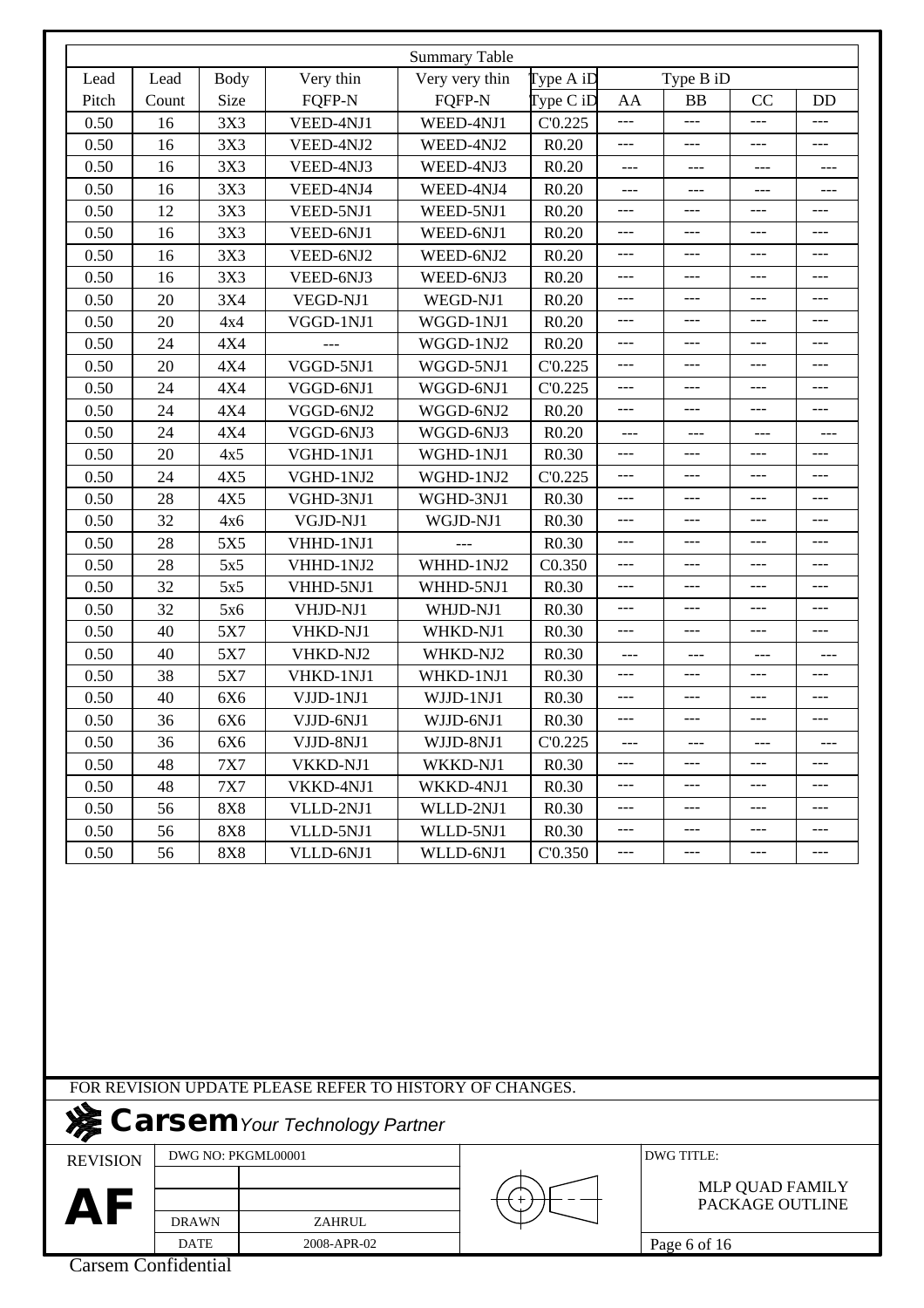|       |       |             |             | <b>Summary Table</b> |                   |       |           |       |           |
|-------|-------|-------------|-------------|----------------------|-------------------|-------|-----------|-------|-----------|
| Lead  | Lead  | <b>Body</b> | Very thin   | Very very thin       | Type A iD         |       | Type B iD |       |           |
| Pitch | Count | Size        | FQFP-N      | FQFP-N               | Type CiD          | AA    | BB        | CC    | <b>DD</b> |
| 0.50  | 64    | 9X9         | VMMD-3NJ1   | WMMD-3NJ1            | ---               | 0.235 | 0.235     | 0.181 | 0.181     |
| 0.50  | 64    | 9X9         | VMMD-3NJ2   | WMMD-3NJ2            | R <sub>0.45</sub> | ---   | ---       | $---$ |           |
| 0.50  | 64    | 9X9         | VMMD-3NJ3   | WMMD-3NJ3            | R <sub>0.45</sub> | $---$ | $---$     | $---$ | $---$     |
| 0.50  | 60    | 9X9         | VMMD-NJ1    | WMMD-NJ1             | R <sub>0.45</sub> | $---$ | $---$     | $---$ | $---$     |
| 0.50  | 72    | 10x10       | VNND-2NJ1   |                      | R <sub>0.45</sub> | ---   | $---$     | $---$ | ---       |
| 0.50  | 72    | 10X10       | VNND-3NJ1   | WNND-3NJ1            | R <sub>0.45</sub> | $---$ | $---$     | $---$ | $---$     |
| 0.50  | 72    | 10X10       | VNND-3NJ2   | WNND-3NJ2            | R <sub>0.45</sub> | $---$ | $---$     | $---$ | $---$     |
| 0.50  | 56    | 11x5        | VPHD-NJ1    | WPHD-NJ1             | R <sub>0.45</sub> | ---   | ---       | $---$ | ---       |
| 0.50  | 80    | 11x11       | VPPD-NJ1    | WPPD-NJ1             | R <sub>0.45</sub> | $---$ | $---$     | $---$ | $---$     |
| 0.50  | 80    | 11x11       | VPPD-NJ2    | WPPD-NJ2             | R <sub>0.45</sub> | ---   | $---$     | ---   | ---       |
| 0.50  | 88    | 12X12       | VRRD-NJ1    | WRRD-NJ1             | R <sub>0.45</sub> | ---   | $---$     | $---$ | ---       |
| 0.50  | 88    | 12X12       | VRRD-NJ2    | WRRD-NJ2             | R <sub>0.45</sub> | $---$ | $---$     | $---$ | $---$     |
|       |       |             |             |                      |                   |       |           |       |           |
|       |       |             |             | <b>Summary Table</b> |                   |       |           |       |           |
| Lead  | Lead  | <b>Body</b> | Very thin   | Very very thin       | Type A iD         |       | Type B iD |       |           |
| Pitch | Count | Size        | FQFP-N      | FQFP-N               | Type C iD         | AA    | BB        | CC    | <b>DD</b> |
| 0.65  | 8     | 3X3         | VEEC-3      | WEEC-3               |                   | 0.434 | 0.434     | 0.181 | 0.181     |
| 0.65  | 16    | 4X4         | VGGC.0      | WGGC.0               | ---               | 0.344 | 0.344     | 0.181 | 0.181     |
| 0.65  | 16    | 4X4         | VGGC.1      | WGGC.1               | R0.20             | ---   | $---$     | $---$ | ---       |
| 0.65  | 16    | 4X4         | $VGGC-3.0$  | WGGC-3.0             | $---$             | 0.344 | 0.344     | 0.181 | 0.181     |
| 0.65  | 16    | 4X4         | $VGGC-3.1$  | WGGC-3.1             | R0.20             | ---   | $---$     | ---   | ---       |
| 0.65  | 20    | 5X5         | <b>VHHC</b> | <b>WHHC</b>          | ---               | 0.519 | 0.519     | 0.181 | 0.181     |
| 0.65  | 28    | 6X6         | VJJC.0      | WJJC.0               | $---$             | 0.434 | 0.434     | 0.181 | 0.181     |
| 0.65  | 28    | 6X6         | VJJC.1      | WJJC.1               | R <sub>0.30</sub> | $---$ | $---$     | $---$ | $---$     |
| 0.65  | 32    | 7X7         | VKKC.0      | WKKC.0               |                   | 0.545 | 0.545     | 0.18  | 0.18      |
| 0.65  | 32    | 7X7         | VKKC.1      | WKKC.1               | C'0.350           | $---$ | $---$     | $---$ | ---       |
|       |       |             |             |                      |                   |       |           |       |           |
|       |       |             |             | <b>Summary Table</b> |                   |       |           |       |           |
| Lead  | Lead  | <b>Body</b> | Very thin   | Very very thin       | Type A iD         |       | Type B iD |       |           |
| Pitch | Count | Size        | FQFP-N      | FQFP-N               | $\Gamma$ ype C iD | AA    | BB        | CC    | DD        |
| 0.65  | 12    | 4x4         | VGGC-NJ1    | WGGC-NJ1             | C'0.225           | $---$ | ---       | $---$ |           |
| 0.65  | 16    | 4x4         | VGGC-3NJ1   | WGGC-3NJ1            | R0.20             | ---   | $---$     | $---$ | ---       |
| 0.65  | 18    | 5x4         | VHGC-1NJ1   | WHGC-1NJ1            | R <sub>0.30</sub> | ---   | ---       | ---   | ---       |
| 0.65  | 28    | 6X6         | VJJC-3NJ1   | WJJC-3NJ1            | R <sub>0.30</sub> | $---$ | $---$     | $---$ | ---       |
| 0.65  | 28    | 6X6         | VJJC-4NJ1   | WJJC-4NJ1            | R <sub>0.30</sub> | ---   | $---$     | ---   | $---$     |
| 0.65  | 32    | 7x7         | VKKC-NJ1    | WKKC-NJ1             | R <sub>0.30</sub> | $---$ | $---$     | $---$ | $---$     |
| 0.65  | 38    | 7X9         | VKMC-NJ1    | WKMC-NJ1             | R <sub>0.45</sub> | ---   | ---       | ---   | ---       |
| 0.65  | 44    | <b>8X8</b>  | VLLC-2NJ1   | WLLC-2NJ1            | R <sub>0.30</sub> | ---   | $---$     | ---   | $---$     |
| 0.65  | 44    | 8X8         | VLLC-2NJ2   | WLLC-2NJ2            | R <sub>0.30</sub> | ---   | $---$     | $---$ | $---$     |
| 0.65  | 44    | <b>8X8</b>  | VLLC-2NJ3   | WLLC-2NJ3            | R <sub>0.30</sub> | $---$ | $---$     | $---$ | $---$     |
| 0.65  | 44    | 9X9         | VMMC-1NJ1   | WMMC-1NJ1            | C'0.350           | ---   | $---$     | ---   | $---$     |
|       |       |             |             |                      |                   |       |           |       |           |

FOR REVISION UPDATE PLEASE REFER TO HISTORY OF CHANGES.

### **Carsem** Your Technology Partner

REVISION

DWG NO: PKGML00001 DWG TITLE:

AF **DRAWN** ZAHRUL

DRAWN DATE 2008-APR-02

Page 7 of 16

PACKAGE OUTLINE MLP QUAD FAMILY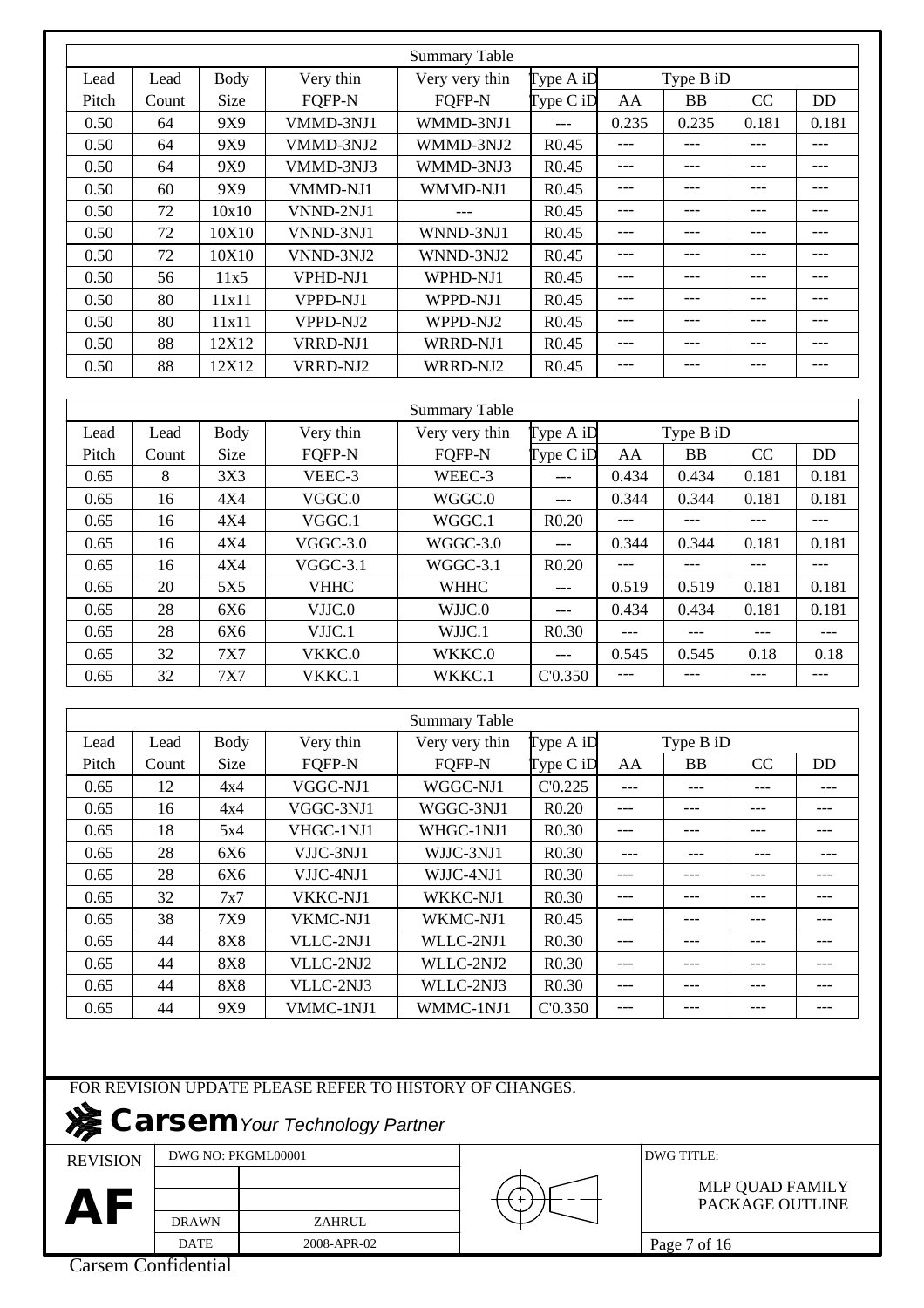|       |       |      |             | <b>Summary Table</b> |                   |       |           |               |           |
|-------|-------|------|-------------|----------------------|-------------------|-------|-----------|---------------|-----------|
| Lead  | Lead  | Body | Very thin   | Very very thin       | Type A iD         |       | Type B iD |               |           |
| Pitch | Count | Size | FOFP-N      | <b>FOFP-N</b>        | $Type C$ iD       | AA    | ΒB        | <sub>CC</sub> | <b>DD</b> |
| 0.80  | 12    | 4X4  | VGGB.0      | WGGB.0               |                   | 0.434 | 0.434     | 0.181         | 0.181     |
| 0.80  | 12    | 4X4  | VGGB.1      | WGGB.1               | C'0.225           | $---$ | ---       | ---           | ---       |
| 0.80  | 20    | 6X6  | VJJB.0      | WJJB.0               | R <sub>0.30</sub> | $---$ |           | ---           |           |
| 0.80  | 28    | 7X7  | <b>VKKB</b> | <b>WKKB</b>          | R <sub>0.30</sub> | $---$ | $---$     | ---           | ---       |
| 0.80  | 28    | 7X7  | VKKB.1      | WKKB.1               | R <sub>0.30</sub> | ---   |           |               |           |

|       |       |      |                 | Summary Table  |                   |           |       |                        |     |
|-------|-------|------|-----------------|----------------|-------------------|-----------|-------|------------------------|-----|
| Lead  | Lead  | Body | Very thin       | Very very thin | Type $A$ iD       | Type B iD |       |                        |     |
| Pitch | Count | Size | FOFP-N          | FOFP-N         | $Type C$ iD       | AA        | BB    | $\overline{\text{CC}}$ | DD  |
| 0.80  | 20    | 5X5  | <b>VHHB-NJ1</b> | WHHB-NJ1       | R <sub>0.30</sub> | $---$     | $---$ | $---$                  | --- |

|       |       |      |                 | Summary Table  |             |       |             |       |       |
|-------|-------|------|-----------------|----------------|-------------|-------|-------------|-------|-------|
| Lead  | ∟ead  | Body | Very thin       | Very very thin | Type $A$ iD |       | Type $B$ iD |       |       |
| Pitch | Count | Size | <b>FOFP-N</b>   | <b>FOFP-N</b>  | Type C iD   | AA    | <b>BB</b>   | ጣ     | DD    |
| 00.1  | 12    | 5X5  | <b>VHHA-NJ1</b> | WHHA-NJ1       | C'0.225     | $---$ | ---         | $---$ | $---$ |

|  |  | FOR REVISION UPDATE PLEASE REFER TO HISTORY OF CHANGES. |
|--|--|---------------------------------------------------------|
|  |  |                                                         |

# **Carsem***Your Technology Partner*

REVISION

DWG NO: PKGML00001 DWG TITLE:

AF **DRAWN** ZAHRUL

2008-APR-02

PACKAGE OUTLINE MLP QUAD FAMILY

Carsem Confidential

DRAWN DATE

Page 8 of 16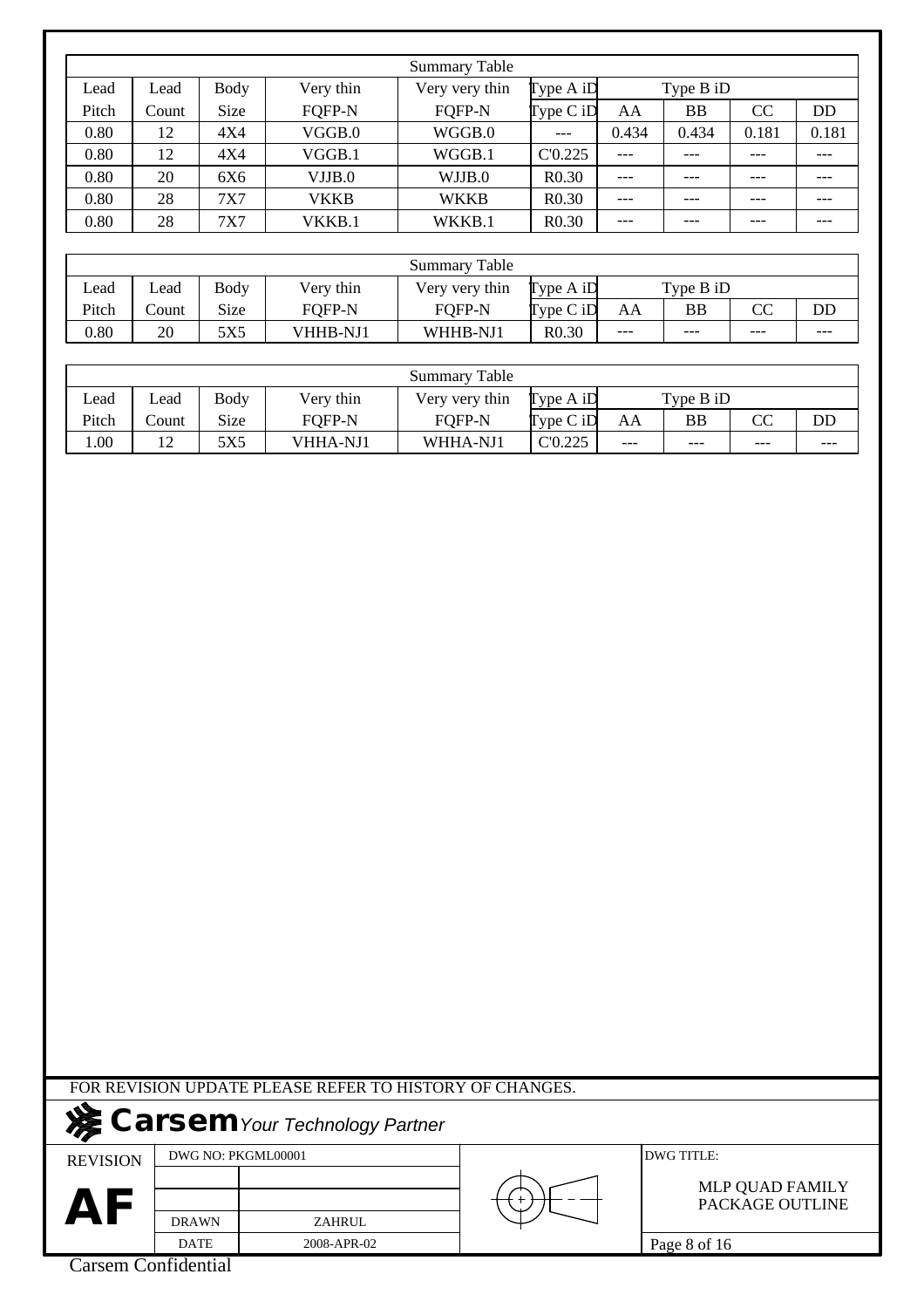|                            |                  |                    |                  |                                                         |                  | $e=1.00$ Pitch             |                  |                   |                                                         |
|----------------------------|------------------|--------------------|------------------|---------------------------------------------------------|------------------|----------------------------|------------------|-------------------|---------------------------------------------------------|
|                            |                  | VHHA-NJ1           |                  |                                                         |                  |                            |                  |                   |                                                         |
| Symbol                     | <b>Variation</b> | WHHA-NJ1           |                  |                                                         |                  |                            |                  |                   | $\mathcal{N}_{\mathcal{O}_{\mathcal{C}}^{k}}$           |
| D BSC                      |                  | 5.00               |                  |                                                         |                  |                            |                  |                   |                                                         |
| E BSC                      |                  | 5.00               |                  |                                                         |                  |                            |                  |                   |                                                         |
| D1 BSC                     |                  | ---                |                  |                                                         |                  |                            |                  |                   |                                                         |
| E1 BSC                     |                  | ---                |                  |                                                         |                  |                            |                  |                   |                                                         |
|                            | <b>MIN</b>       | 3.00               |                  |                                                         |                  |                            |                  |                   |                                                         |
| D2                         | <b>NOM</b>       | 3.15               |                  |                                                         |                  |                            |                  |                   |                                                         |
|                            | <b>MAX</b>       | 3.25               |                  |                                                         |                  |                            |                  |                   |                                                         |
|                            | <b>MIN</b>       | 3.00               |                  |                                                         |                  |                            |                  |                   |                                                         |
| E2                         | <b>NOM</b>       | 3.15               |                  |                                                         |                  |                            |                  |                   |                                                         |
|                            | <b>MAX</b>       | 3.25               |                  |                                                         |                  |                            |                  |                   |                                                         |
|                            | <b>MIN</b>       | 0.45               |                  |                                                         |                  |                            |                  |                   |                                                         |
| L                          | <b>NOM</b>       | 0.55               |                  |                                                         |                  |                            |                  |                   |                                                         |
|                            | <b>MAX</b>       | 0.65               |                  |                                                         |                  |                            |                  |                   |                                                         |
| N                          |                  | 12                 |                  |                                                         |                  |                            |                  |                   | 3,7                                                     |
| <b>ND</b>                  |                  | 3                  |                  |                                                         |                  |                            |                  |                   | 6                                                       |
| <b>NE</b>                  |                  | 3                  |                  |                                                         |                  |                            |                  |                   | 6                                                       |
|                            |                  |                    |                  |                                                         |                  |                            |                  |                   |                                                         |
| <b>NOTES</b><br><b>REF</b> |                  | 1,2                |                  |                                                         |                  |                            |                  |                   |                                                         |
|                            |                  | ---                |                  |                                                         |                  |                            |                  |                   |                                                         |
| <b>ISSUE</b>               |                  | $---$              |                  |                                                         |                  |                            |                  |                   |                                                         |
| Symbol                     | <b>Variation</b> | VGGB.0<br>WGGB.0   | VGGB.1<br>WGGB.1 | VHHB-NJ1<br>WHHB-NJ1                                    | VJJB.0<br>WJJB.0 | <b>VKKB</b><br><b>WKKB</b> | VKKB.1<br>WKKB.1 |                   | $\mathcal{N}_{\mathcal{O}_{\mathcal{E}_{\mathcal{C}}}}$ |
| D BSC                      |                  | 4.00               | 4.00             | 5.00                                                    | 6.00             | 7.00                       | 7.00             |                   |                                                         |
| E BSC                      |                  | 4.00               | 4.00             | 5.00                                                    | 6.00             | 7.00                       | 7.00             |                   |                                                         |
| D1 BSC                     |                  | ---                | ---              | ---                                                     | $---$            | $---$                      | $---$            |                   |                                                         |
| E1 BSC                     |                  | $---$              | ---              | $---$                                                   | $---$            | $---$                      | $---$            |                   |                                                         |
|                            | <b>MIN</b>       | 2.00               | 2.00             | 3.50                                                    | 3.28             | 4.95                       | 3.85             |                   |                                                         |
| D <sub>2</sub>             | <b>NOM</b>       | 2.15               | 2.15             | 3.65                                                    | 3.43             | 5.10                       | 4.00             |                   |                                                         |
|                            | <b>MAX</b>       | 2.25               | 2.25             | 3.75                                                    | 3.53             | 5.20                       | 4.10             |                   |                                                         |
|                            | <b>MIN</b>       | 2.00               | 2.00             | 3.50                                                    | 3.28             | 4.95                       | 3.85             |                   |                                                         |
| E2                         | <b>NOM</b>       | 2.15               | 2.15             | 3.65                                                    | 3.43             | 5.10                       | 4.00             |                   |                                                         |
|                            | <b>MAX</b>       | 2.25               | 2.25             | 3.75                                                    | 3.53             | 5.20                       | 4.10             |                   |                                                         |
|                            | <b>MIN</b>       | 0.45               | 0.45             | 0.25                                                    | 0.50             | 0.50                       | 0.45             |                   |                                                         |
| L                          | <b>NOM</b>       | 0.55               | 0.55             | 0.35                                                    | 0.60             | 0.60                       | 0.55             |                   |                                                         |
|                            | <b>MAX</b>       | 0.65               | 0.65             | 0.45                                                    | 0.70             | 0.70                       | 0.65             |                   |                                                         |
| $\mathbf N$                |                  | 12                 | 12               | 20                                                      | 20               | 28                         | 28               |                   | 3,7                                                     |
| ND                         |                  | $\overline{3}$     | 3                | $\overline{5}$                                          | $\overline{5}$   | $\overline{7}$             | $\overline{7}$   |                   | 6                                                       |
| NE                         |                  | $\overline{3}$     | $\overline{3}$   | $\overline{5}$                                          | $\overline{5}$   | $\overline{7}$             | $\overline{7}$   |                   | 6                                                       |
| <b>NOTES</b>               |                  | 1,2                | 1,2              | 1,2                                                     | 1,2              | 1,2                        | 1,2              |                   |                                                         |
| <b>REF</b>                 |                  | ---                | ---              | ---                                                     | ---              | ---                        | ---              |                   |                                                         |
| <b>ISSUE</b>               |                  | $---$              | ---              | $---$                                                   | $---$            | $---$                      | $---$            |                   |                                                         |
|                            |                  |                    |                  |                                                         |                  |                            |                  |                   |                                                         |
|                            |                  |                    |                  | FOR REVISION UPDATE PLEASE REFER TO HISTORY OF CHANGES. |                  |                            |                  |                   |                                                         |
| No.                        |                  |                    |                  | <b>Carsem</b> Your Technology Partner                   |                  |                            |                  |                   |                                                         |
| <b>REVISION</b>            |                  | DWG NO: PKGML00001 |                  |                                                         |                  |                            |                  | <b>DWG TITLE:</b> |                                                         |

REVISION

PACKAGE OUTLINE MLP QUAD FAMILY

AF **DRAWN** ZAHRUL

DRAWN DATE 2008-APR-02

Page 9 of 16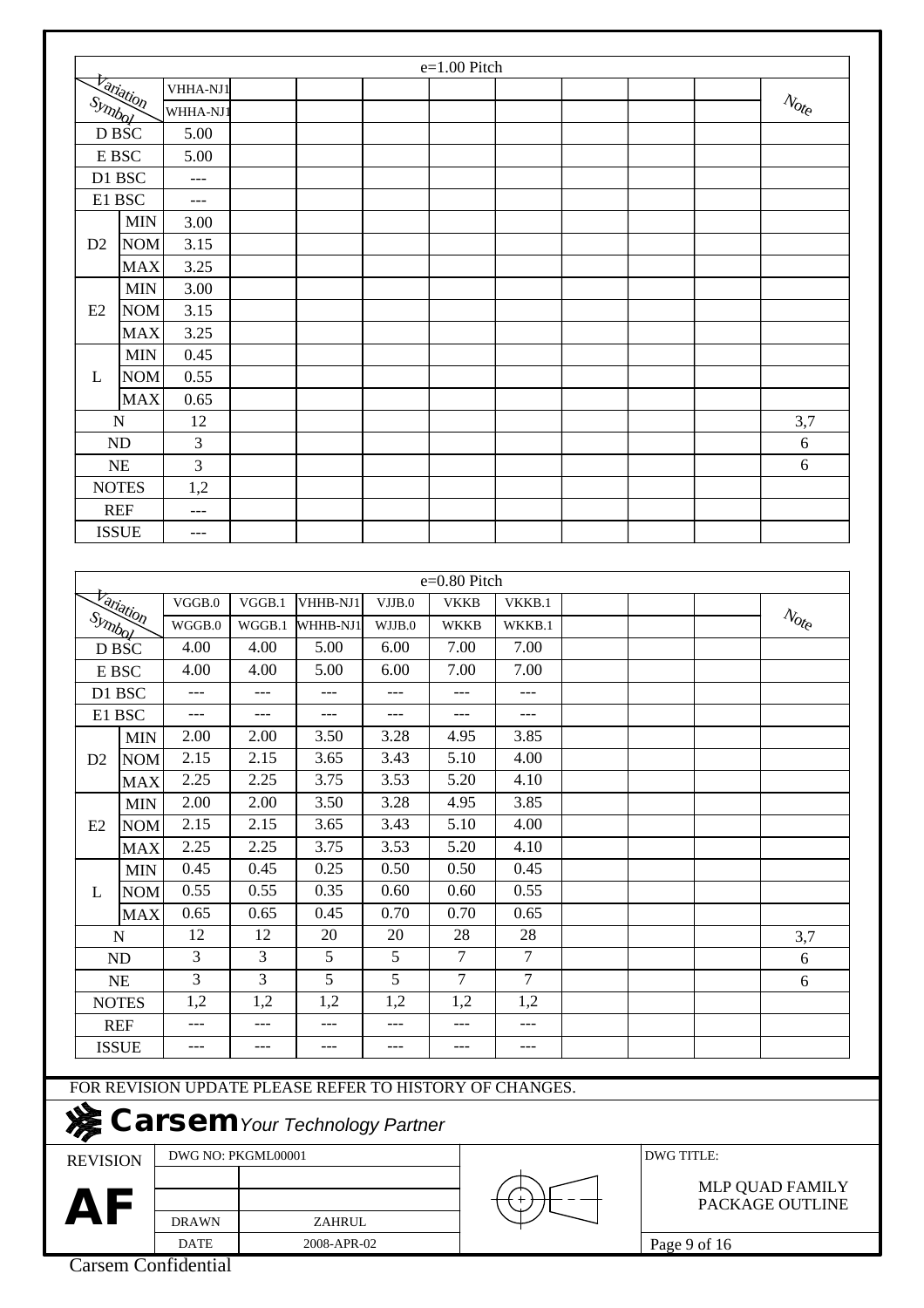|                 |                  |                |                    |                |                                                         | $e=0.65$ Pitch |                |          |                    |                 |                                                         |
|-----------------|------------------|----------------|--------------------|----------------|---------------------------------------------------------|----------------|----------------|----------|--------------------|-----------------|---------------------------------------------------------|
|                 | <b>Variation</b> | VEEC-3         | VGGC.0             | VGGC.1         | $VGGC-3.0$                                              | $VGGC-3.1$     | <b>VHHC</b>    | VJJC.0   | VJJC.1             | VKKC.0          |                                                         |
| Symbol          |                  | WEEC-3         | WGGC.0             | WGGC.1         | WGGC-3.0 WGGC-3.1                                       |                | <b>WHHC</b>    | WJJC.0   | WJJC.1             | WKKC.0          | $\mathcal{N}_{\mathrm{O}f_{\mathrm{C}}}$                |
|                 | D BSC            | 3.00           | 4.00               | 4.00           | 4.00                                                    | 4.00           | 5.00           | 6.00     | 6.00               | 7.00            |                                                         |
|                 | E BSC            | 3.00           | 4.00               | 4.00           | 4.00                                                    | 4.00           | 5.00           | 6.00     | 6.00               | 7.00            |                                                         |
|                 | D1 BSC           | ---            | ---                | $---$          | ---                                                     | ---            | ---            | ---      | ---                | ---             |                                                         |
|                 | E1 BSC           | $---$          | $---$              | ---            | ---                                                     | $---$          | $---$          | $---$    | ---                | $---$           |                                                         |
|                 | <b>MIN</b>       | 1.55           | 2.00               | 2.00           | 2.55                                                    | 2.55           | 3.00           | 3.55     | 4.00               | 5.00            |                                                         |
| D2              | <b>NOM</b>       | 1.70           | 2.15               | 2.15           | 2.70                                                    | 2.70           | 3.15           | 3.70     | 4.15               | 5.15            |                                                         |
|                 | <b>MAX</b>       | 1.80           | 2.25               | 2.25           | 2.80                                                    | 2.80           | 3.25           | 3.80     | 4.25               | 5.25            |                                                         |
|                 | <b>MIN</b>       | 1.55           | 2.00               | 2.00           | 2.55                                                    | 2.55           | 3.00           | 3.55     | 4.00               | 5.00            |                                                         |
| E2              | <b>NOM</b>       | 1.70           | 2.15               | 2.15           | 2.70                                                    | 2.70           | 3.15           | 3.70     | 4.15               | 5.15            |                                                         |
|                 | <b>MAX</b>       | 1.80           | 2.25               | 2.25           | 2.80                                                    | 2.80           | 3.25           | 3.80     | 4.25               | 5.25            |                                                         |
|                 | <b>MIN</b>       | 0.30           | 0.45               | 0.45           | 0.30                                                    | 0.30           | 0.45           | 0.50     | 0.50               | 0.45            |                                                         |
| L               | <b>NOM</b>       | 0.40           | 0.55               | 0.55           | 0.40                                                    | 0.40           | 0.55           | 0.60     | 0.60               | 0.55            |                                                         |
|                 | <b>MAX</b>       | 0.50           | 0.65               | 0.65           | 0.50                                                    | 0.50           | 0.65           | 0.70     | 0.70               | 0.65            |                                                         |
|                 | N                | 8              | 16                 | 16             | 16                                                      | 16             | 20             | 28       | 28                 | 32              | 3,7                                                     |
|                 | <b>ND</b>        | $\overline{2}$ | $\overline{4}$     | $\overline{4}$ | $\overline{4}$                                          | 4              | 5              | $\tau$   | $\overline{7}$     | 8               | 6                                                       |
|                 | <b>NE</b>        | $\mathfrak{2}$ | $\overline{4}$     | $\overline{4}$ | $\overline{4}$                                          | $\overline{4}$ | 5              | 7        | $\overline{7}$     | $8\,$           | 6                                                       |
|                 | <b>NOTES</b>     | 1,2            | 1,2                | 1,2            | 1,2                                                     | 1,2            | 1,2            | 1,2      | 1,2                | 1,2             |                                                         |
|                 | <b>REF</b>       | 11-534         | 11-534             | 11-534         | 11-534                                                  | 11-534         | 11-620         | 11-620   | 11-620             | 11-534          |                                                         |
|                 | <b>ISSUE</b>     | A              | A                  | A              | A                                                       | A              | D              | D        | D                  | $\mathbf{A}$    |                                                         |
|                 |                  |                |                    |                |                                                         |                |                |          |                    |                 |                                                         |
|                 |                  |                |                    |                |                                                         | e=0.65 Pitch   |                |          |                    |                 |                                                         |
|                 |                  | VKKC.1         | VGGC-NJ1           |                | VGGC-3NJ1 VHGC-1NJ1                                     | VJJC-3NJ1      | VJJC-4NJ1      | VKKC-NJ1 | VKMC-NJ1           | VLLC-2NJ1       |                                                         |
| Symbol          | <b>Variation</b> | WKKC.1         |                    |                | WGGC-NJ1 WGGC-3NJ1 WHGC-1NJ1                            | WJJC-3NJ1      | WJJC-4NJ1      | WKKC-NJ1 | WKMC-NJ1 WLLC-2NJ1 |                 | $\mathcal{N}_{\mathcal{O}_{\mathcal{E}_{\mathcal{C}}}}$ |
|                 | D BSC            | 7.00           | 4.00               | 4.00           | 5.00                                                    | 6.00           | 6.00           | 7.00     | 7.00               | 8.00            |                                                         |
|                 | E BSC            | 7.00           | 4.00               | 4.00           | 4.00                                                    | 6.00           | 6.00           | 7.00     | 9.00               | 8.00            |                                                         |
|                 | D1 BSC           | $---$          | ---                | $---$          | $---$                                                   | $---$          | ---            | $---$    | $---$              | $---$           |                                                         |
|                 | E1 BSC           | ---            | ---                | $---$          | $---$                                                   | $---$          | $---$          | ---      | $---$              | $---$           |                                                         |
|                 | <b>MIN</b>       | 5.00           | 1.95               | $2.00*$        | 3.45                                                    | $4.65*$        | 4.30           | 5.00     | 5.00               | $6.30*$         |                                                         |
| D2              | <b>NOM</b>       | 5.15           | 2.10               | 2.15           | 3.60                                                    | 4.80           | 4.45           | 5.15     | 5.15               | 6.45            |                                                         |
|                 | <b>MAX</b>       | 5.25           | 2.20               | 2.25           | 3.70                                                    | 4.90           | 4.55           | 5.25     | 5.25               | 6.55            |                                                         |
|                 | <b>MIN</b>       | 5.00           | 1.95               | $2.00*$        | 2.45                                                    | $4.65*$        | 4.30           | 5.00     | 7.00               | $6.30*$         |                                                         |
| E2              | <b>NOM</b>       | 5.15           | 2.10               | 2.15           | 2.60                                                    | 4.80           | 4.45           | 5.15     | 7.15               | 6.45            |                                                         |
|                 | <b>MAX</b>       | 5.25           | 2.20               | 2.25           | 2.70                                                    | 4.90           | 4.55           | 5.25     | 7.25               | 6.55            |                                                         |
|                 | <b>MIN</b>       | 0.45           | 0.55               | 0.30           | 0.30                                                    | 0.30           | 0.30           | 0.45     | 0.45               | $0.30*$         |                                                         |
| L               | <b>NOM</b>       | 0.55           | 0.65               | 0.40           | 0.40                                                    | 0.40           | 0.40           | 0.55     | 0.55               | 0.40            |                                                         |
|                 | <b>MAX</b>       | 0.65           | 0.75               | 0.50           | 0.50                                                    | 0.50           | 0.50           | 0.65     | 0.65               | 0.50            |                                                         |
|                 | N                | 32             | 12                 | 16             | 18                                                      | 28             | 28             | 32       | 38                 | 44              | 3,7                                                     |
|                 | <b>ND</b>        | 8              | $\overline{4}$     | 4              | 5                                                       | 7              | 7              | 8        | 8                  | 11              | 6                                                       |
|                 | NE               | 8              | $\overline{4}$     | 4              | $\overline{4}$                                          | 7              | $\overline{7}$ | $8\,$    | 11                 | 11              | 6                                                       |
|                 | <b>NOTES</b>     | 1,2            | 1,2                | 1,2            | 1,2                                                     | 1,2            | 1,2            | 1,2      | 1,2                | 1,2             |                                                         |
|                 | <b>REF</b>       | 11-534         | ---                | ---            | ---                                                     | ---            |                |          |                    |                 |                                                         |
|                 | <b>ISSUE</b>     | A              | ---                |                | ---                                                     | ---            | ---            | ---      | ---                | ---             |                                                         |
|                 |                  |                |                    |                |                                                         |                |                |          |                    |                 |                                                         |
|                 |                  |                |                    |                | FOR REVISION UPDATE PLEASE REFER TO HISTORY OF CHANGES. |                |                |          |                    |                 |                                                         |
|                 |                  |                |                    |                | Carsem Your Technology Partner                          |                |                |          |                    |                 |                                                         |
| <b>REVISION</b> |                  |                | DWG NO: PKGML00001 |                |                                                         |                |                |          | <b>DWG TITLE:</b>  |                 |                                                         |
|                 |                  |                |                    |                |                                                         |                |                |          |                    |                 | MLP QUAD FAMILY                                         |
| AF              |                  |                |                    |                |                                                         |                |                |          |                    | PACKAGE OUTLINE |                                                         |
|                 |                  | <b>DRAWN</b>   |                    | ZAHRUL         |                                                         |                |                |          |                    |                 |                                                         |

DATE

2008-APR-02

Page 10 of 16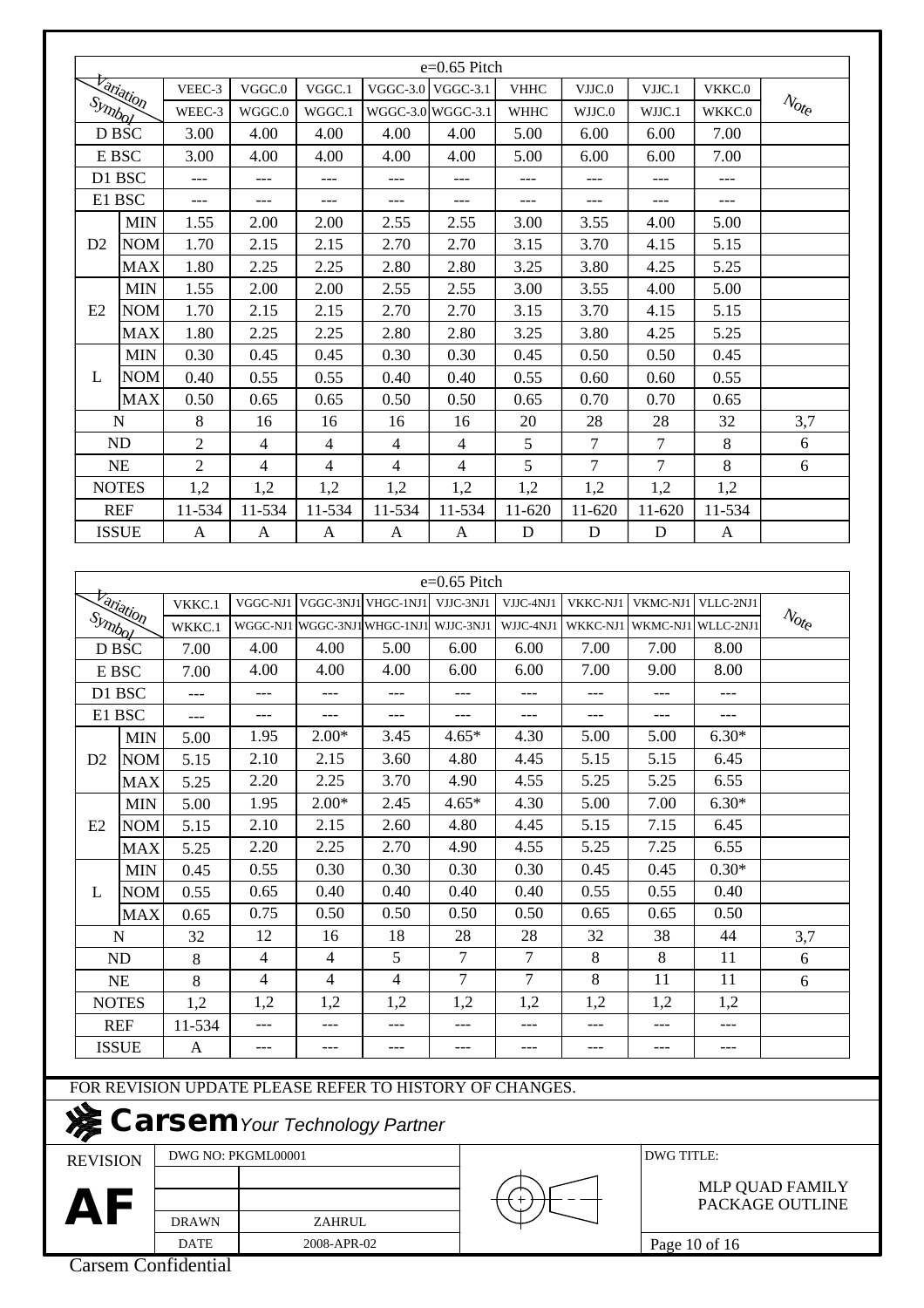|                 |                  |              |                               |                                                                                           |        | e=0.65 Pitch                    |                |                 |                   |                                    |                                                      |
|-----------------|------------------|--------------|-------------------------------|-------------------------------------------------------------------------------------------|--------|---------------------------------|----------------|-----------------|-------------------|------------------------------------|------------------------------------------------------|
|                 | <b>Variation</b> |              |                               | VLLC-2NJ2 VLLC-2NJ3 VMMC-1NJ1                                                             |        |                                 |                |                 |                   |                                    | $\mathcal{N}_{\mathrm{O\!f}_{\mathrm{C}}}$           |
| Symbol          |                  |              | WLLC-2NJ2 WLLC-2NJ3 WMMC-1NJ1 |                                                                                           |        |                                 |                |                 |                   |                                    |                                                      |
|                 | D BSC            | 8.00         | 8.00                          | 9.00                                                                                      |        |                                 |                |                 |                   |                                    |                                                      |
|                 | E BSC            | 8.00         | 8.00                          | 9.00                                                                                      |        |                                 |                |                 |                   |                                    |                                                      |
|                 | D1 BSC           | $---$        | $---$                         | $---$                                                                                     |        |                                 |                |                 |                   |                                    |                                                      |
|                 | E1 BSC           | $---$        | ---                           | ---                                                                                       |        |                                 |                |                 |                   |                                    |                                                      |
|                 | <b>MIN</b>       | $6.30*$      | 6.50                          | $7.25*$                                                                                   |        |                                 |                |                 |                   |                                    |                                                      |
| D2              | <b>NOM</b>       | 6.45         | 6.65                          | 7.40                                                                                      |        |                                 |                |                 |                   |                                    |                                                      |
|                 | <b>MAX</b>       | 6.55         | 6.75                          | 7.50                                                                                      |        |                                 |                |                 |                   |                                    |                                                      |
|                 | <b>MIN</b>       | $6.30*$      | 6.50                          | $7.25*$                                                                                   |        |                                 |                |                 |                   |                                    |                                                      |
| E2              | <b>NOM</b>       | 6.45         | 6.65                          | 7.40                                                                                      |        |                                 |                |                 |                   |                                    |                                                      |
|                 | <b>MAX</b>       | 6.55         | 6.75                          | 7.50                                                                                      |        |                                 |                |                 |                   |                                    |                                                      |
|                 | <b>MIN</b>       | $0.30*$      | $0.30*$                       | 0.30                                                                                      |        |                                 |                |                 |                   |                                    |                                                      |
| L               | <b>NOM</b>       | 0.40         | 0.40                          | 0.40                                                                                      |        |                                 |                |                 |                   |                                    |                                                      |
|                 | <b>MAX</b>       | 0.50         | 0.50                          | 0.50                                                                                      |        |                                 |                |                 |                   |                                    |                                                      |
|                 | $\mathbf N$      | 44           | 44                            | 44                                                                                        |        |                                 |                |                 |                   |                                    | 3,7                                                  |
|                 | <b>ND</b>        | 11           | 11                            | 11                                                                                        |        |                                 |                |                 |                   |                                    | 6                                                    |
|                 | <b>NE</b>        | 11           | 11                            | 11                                                                                        |        |                                 |                |                 |                   |                                    | 6                                                    |
|                 | <b>NOTES</b>     | 1,2          | 1,2                           | 1,2                                                                                       |        |                                 |                |                 |                   |                                    |                                                      |
|                 | <b>REF</b>       | ---          | ---                           | $---$                                                                                     |        |                                 |                |                 |                   |                                    |                                                      |
|                 | <b>ISSUE</b>     | $---$        | $---$                         | $---$                                                                                     |        |                                 |                |                 |                   |                                    |                                                      |
|                 | <b>Variation</b> | VEED-1       | $VEED-1.1$                    | VEED-2                                                                                    | VEED-5 | e=0.50 Pitch<br><b>VEED-5.1</b> | $VEED-6.0$     | <b>VEED-6.1</b> | $VGGD-1$          | VGGD-2                             |                                                      |
| Symbol          |                  | WEED-1       | WEED-1.1                      | WEED-2                                                                                    | WEED-5 | WEED-5.1                        | WEED-6.0       | WEED-6.1        | WGGD-1            | WGGD-2                             | $\mathcal{N}_{\mathcal{O}_{\mathsf{f}_\mathcal{C}}}$ |
|                 | D BSC            | 3.00         | 3.00                          | 3.00                                                                                      | 3.00   | 3.00                            | 3.00           | 3.00            | 4.00              | 4.00                               |                                                      |
|                 | E BSC            | 3.00         | 3.00                          | 3.00                                                                                      | 3.00   | 3.00                            | 3.00           | 3.00            | 4.00              | 4.00                               |                                                      |
|                 | D1 BSC           | $---$        | $---$                         | $---$                                                                                     | $---$  | $---$                           | $---$          | $---$           | $---$             | $---$                              |                                                      |
|                 | E1 BSC           | ---          | ---                           | ---                                                                                       | $---$  | ---                             | $---$          | ---             | ---               | $---$                              |                                                      |
|                 | <b>MIN</b>       | 1.00         | 1.00                          | 1.00                                                                                      | 1.30   | 1.30                            | 1.30           | 1.30            | 2.00              | 2.00                               |                                                      |
| D <sub>2</sub>  | <b>NOM</b>       | 1.15         | 1.15                          | 1.15                                                                                      | 1.45   | 1.45                            | 1.45           | 1.45            | 2.15              | 2.15                               |                                                      |
|                 | <b>MAX</b>       | 1.25         | 1.25                          | 1.25                                                                                      | 1.55   | 1.55                            | 1.55           | 1.55            | 2.25              | 2.25                               |                                                      |
|                 | <b>MIN</b>       | 1.00         | 1.00                          | 1.00                                                                                      | 1.30   | 1.30                            | 1.30           | 1.30            | 2.00              | 2.00                               |                                                      |
| E2              | <b>NOM</b>       | 1.15         | 1.15                          | 1.15                                                                                      | 1.45   | 1.45                            | 1.45           | 1.45            | 2.15              | 2.15                               |                                                      |
|                 | <b>MAX</b>       | 1.25         | 1.25                          | 1.25                                                                                      | 1.55   | 1.55                            | 1.55           | 1.55            | 2.25              | 2.25                               |                                                      |
|                 | <b>MIN</b>       | 0.45         | 0.45                          | 0.30                                                                                      | 0.30   | 0.30                            | 0.30           | 0.30            | 0.45              | 0.30                               |                                                      |
| L               | <b>NOM</b>       | 0.55         | 0.55                          | 0.40                                                                                      | 0.40   | 0.40                            | 0.40           | 0.40            | 0.55              | 0.40                               |                                                      |
|                 | <b>MAX</b>       | 0.65         | 0.65                          | 0.50                                                                                      | 0.50   | 0.50                            | 0.50           | 0.50            | 0.65              | 0.50                               |                                                      |
|                 | N                | 12           | 12                            | 16                                                                                        | 12     | 12                              | 16             | 16              | 20                | 24                                 | 3,7                                                  |
|                 | ND               | 3            | 3                             | $\overline{4}$                                                                            | 3      | 3                               | $\overline{4}$ | $\overline{4}$  | 5                 | 6                                  | 6                                                    |
|                 | NE               | 3            | 3                             | $\overline{4}$                                                                            | 3      | 3                               | $\overline{4}$ | $\overline{4}$  | 5                 | 6                                  | 6                                                    |
|                 | <b>NOTES</b>     | 1,2          | 1,2                           | 1,2                                                                                       | 1,2    | 1,2                             | 1,2            | 1,2             | 1,2               | 1,2                                |                                                      |
|                 | <b>REF</b>       | ---          | ---                           | $---$                                                                                     | ---    | $---$                           | ---            | ---             | ---               | $---$                              |                                                      |
|                 | <b>ISSUE</b>     | $---$        | $---$                         | $---$                                                                                     | ---    | $---$                           | $---$          | $---$           | ---               | $- -$                              |                                                      |
|                 |                  |              |                               |                                                                                           |        |                                 |                |                 |                   |                                    |                                                      |
|                 |                  |              |                               | FOR REVISION UPDATE PLEASE REFER TO HISTORY OF CHANGES.<br>Carsem Your Technology Partner |        |                                 |                |                 |                   |                                    |                                                      |
| <b>REVISION</b> |                  |              | DWG NO: PKGML00001            |                                                                                           |        |                                 |                |                 | <b>DWG TITLE:</b> |                                    |                                                      |
| AF              |                  |              |                               |                                                                                           |        |                                 |                |                 |                   | MLP QUAD FAMILY<br>PACKAGE OUTLINE |                                                      |
|                 |                  | <b>DRAWN</b> |                               | ZAHRUL                                                                                    |        |                                 |                |                 |                   |                                    |                                                      |
|                 |                  |              |                               |                                                                                           |        |                                 |                |                 |                   |                                    |                                                      |

Page 11 of 16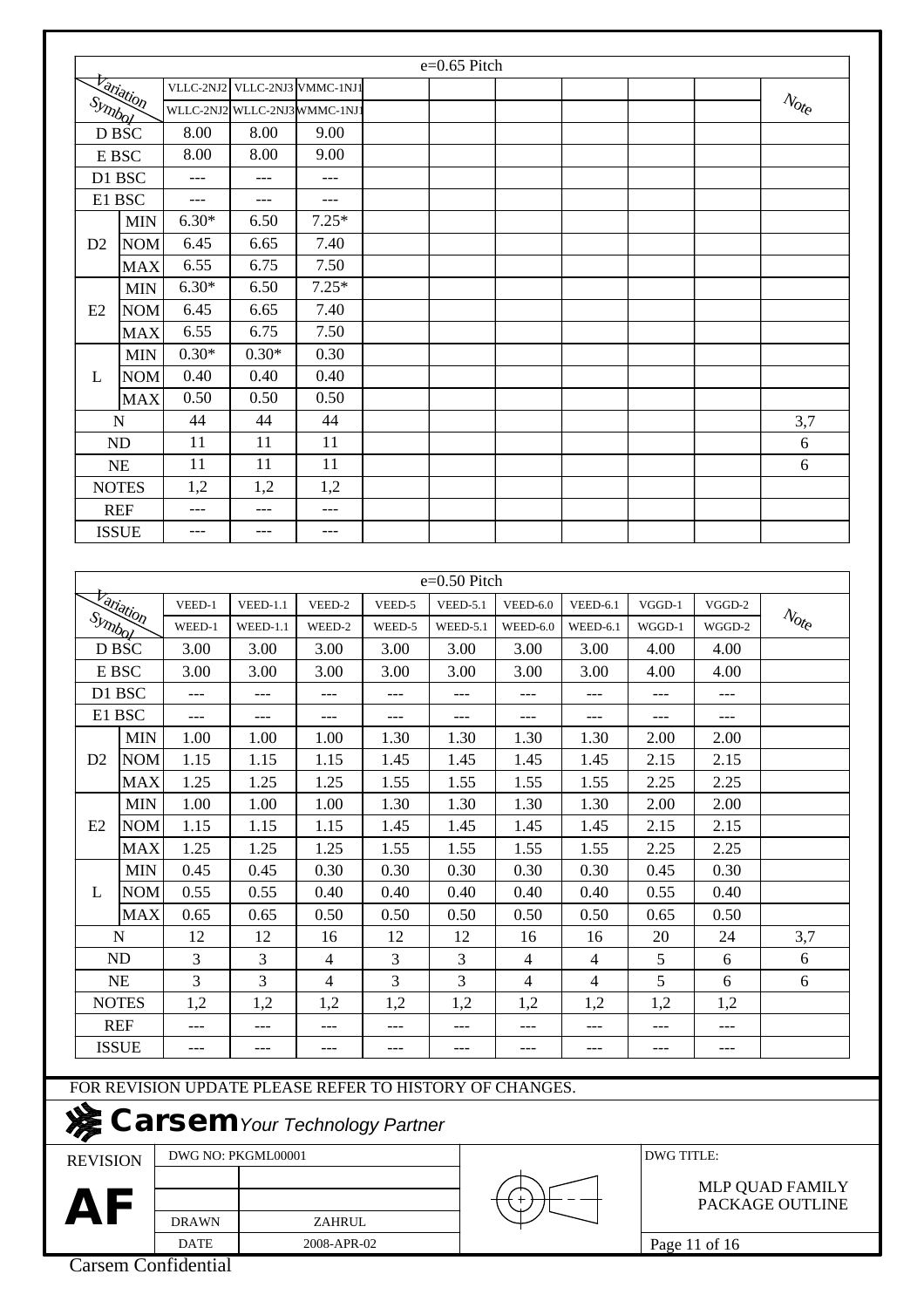|                 |                  |                 |                    |             |                                                                                                  | e=0.50 Pitch   |                |                |                   |                 |                                                         |
|-----------------|------------------|-----------------|--------------------|-------------|--------------------------------------------------------------------------------------------------|----------------|----------------|----------------|-------------------|-----------------|---------------------------------------------------------|
|                 | <b>Variation</b> | VGGD-5          | VGGD-8             | $VGGD-8.1$  | $VGGD-10$                                                                                        | <b>VHGD</b>    | VHHD-1         | $VHHD-1.1$     | VHHD-2            | <b>VHHD-2.1</b> |                                                         |
|                 | Symbol           | WGGD-5          | WGGD-8             | $WGGD-8.1$  | WGGD-10                                                                                          | <b>WHGD</b>    | WHHD-1         | WHHD-1.1       | WHHD-2            | WHHD-2.1        | $\mathcal{N}_{\mathcal{O}_{\mathcal{E}_{\mathcal{C}}}}$ |
|                 | D BSC            | 4.00            | 4.00               | 4.00        | 4.00                                                                                             | 5.00           | 5.00           | 5.00           | 5.00              | 5.00            |                                                         |
|                 | E BSC            | 4.00            | 4.00               | 4.00        | 4.00                                                                                             | 4.00           | 5.00           | 5.00           | 5.00              | 5.00            |                                                         |
|                 | D1 BSC           | ---             | $---$              | ---         | ---                                                                                              | ---            | $---$          | ---            | $---$             | ---             |                                                         |
|                 | E1 BSC           | $---$           | $---$              | $---$       | $---$                                                                                            | $---$          | $---$          | ---            | $---$             | $---$           |                                                         |
|                 | <b>MIN</b>       | 2.55            | 2.30               | 2.30        | 2.30                                                                                             | 3.00           | 3.00           | 3.00           | 3.00              | 3.00            |                                                         |
| D2              | <b>NOM</b>       | 2.70            | 2.45               | 2.45        | 2.45                                                                                             | 3.15           | 3.15           | 3.15           | 3.15              | 3.15            |                                                         |
|                 | <b>MAX</b>       | 2.80            | 2.55               | 2.55        | 2.55                                                                                             | 3.25           | 3.25           | 3.25           | 3.25              | 3.25            |                                                         |
|                 | <b>MIN</b>       | 2.55            | 2.30               | 2.30        | 2.30                                                                                             | 2.00           | 3.00           | 3.00           | 3.00              | 3.00            |                                                         |
| E2              | <b>NOM</b>       | 2.70            | 2.45               | 2.45        | 2.45                                                                                             | 2.15           | 3.15           | 3.15           | 3.15              | 3.15            |                                                         |
|                 | <b>MAX</b>       | 2.80            | 2.55               | 2.55        | 2.55                                                                                             | 2.25           | 3.25           | 3.25           | 3.25              | 3.25            |                                                         |
|                 | <b>MIN</b>       | 0.30            | 0.30               | 0.30        | 0.30                                                                                             | 0.45           | 0.45           | 0.45           | 0.30              | 0.30            |                                                         |
| L               | <b>NOM</b>       | 0.40            | 0.40               | 0.40        | 0.40                                                                                             | 0.55           | 0.55           | 0.55           | 0.40              | 0.40            |                                                         |
|                 | <b>MAX</b>       | 0.50            | 0.50               | 0.50        | 0.50                                                                                             | 0.75           | 0.65           | 0.65           | 0.50              | 0.50            |                                                         |
|                 | N                | 20              | 24                 | 24          | 16                                                                                               | 24             | 28             | 28             | 32                | 32              | 3,7                                                     |
|                 | <b>ND</b>        | 5               |                    | 6           | $\overline{4}$                                                                                   | $\overline{7}$ | $\overline{7}$ | $\tau$         | 8                 | 8               | 6                                                       |
|                 |                  |                 | 6                  |             | $\overline{4}$                                                                                   | 5              | $\overline{7}$ | $\overline{7}$ | 8                 | 8               | 6                                                       |
|                 | <b>NE</b>        | 5               | 6                  | 6           |                                                                                                  |                |                |                |                   |                 |                                                         |
|                 | <b>NOTES</b>     | 1,2             | 1,2                | 1,2         | 1,2                                                                                              | 1,2            | 1,2            | 1,2            | 1,2               | 1,2             |                                                         |
|                 | <b>REF</b>       | $---$           | $---$              | $---$       | $---$                                                                                            | ---            | $---$          | ---            | $---$             | ---             |                                                         |
|                 | <b>ISSUE</b>     | ---             | $---$              | ---         | ---                                                                                              | ---            | $---$          | $---$          | ---               | $---$           |                                                         |
|                 | <b>Variation</b> | <b>VHHD-5.0</b> | VHHD-5.1           | <b>VHKD</b> | <b>VJHD</b>                                                                                      | VJJD-1         | $VJJD-1.1$     | $VJJD-1.2$     | VJJD-2            | $VJJD-2.1$      | $\mathcal{N}_{\mathrm{O\!f}_{\mathrm{C}}}$              |
| Symbol          |                  | WHHD-5.0        | WHHD-5.1           | <b>WHKD</b> | <b>WJHD</b>                                                                                      | WJJD-1         | $WJJD-1.1$     | $WJJD-1.2$     | WJJD-2            | $WJJD-2.1$      |                                                         |
|                 | D BSC            | 5.00            | 5.00               | 5.00        | 6.00                                                                                             | 6.00           | 6.00           | 6.00           | 6.00              | 6.00            |                                                         |
|                 | E BSC            | 5.00            | 5.00               | 7.00        | 5.00                                                                                             | 6.00           | 6.00           | 6.00           | 6.00              | 6.00            |                                                         |
|                 | D1 BSC           | ---             | $---$              | $---$       | $---$                                                                                            | $---$          | $---$          | $---$          | $---$             | $---$           |                                                         |
|                 | E1 BSC           | ---             | $---$              | ---         | ---                                                                                              | $---$          | $---$          | $---$          | ---               | ---             |                                                         |
|                 | $\vert$ MIN      | 3.30            | 3.30               | 3.00        | 4.00                                                                                             | 4.00           | 4.00           | 4.00           | 4.00              | 4.00            |                                                         |
| D2              | <b>NOM</b>       | 3.45            | 3.45               | 3.15        | 4.15                                                                                             | 4.15           | 4.15           | 4.15           | 4.15              | 4.15            |                                                         |
|                 | <b>MAX</b>       | 3.55            | 3.55               | 3.25        | 4.25                                                                                             | 4.25           | 4.25           | 4.25           | 4.25              | 4.25            |                                                         |
|                 | <b>MIN</b>       | 3.30            | 3.30               | 5.00        | 3.00                                                                                             | 4.00           | 4.00           | 4.00           | 4.00              | 4.00            |                                                         |
| E2              | <b>NOM</b>       | 3.45            | 3.45               | 5.15        | 3.15                                                                                             | 4.15           | 4.15           | 4.15           | 4.15              | 4.15            |                                                         |
|                 | <b>MAX</b>       | 3.55            | 3.55               | 5.25        | 3.25                                                                                             | 4.25           | 4.25           | 4.25           | 4.25              | 4.25            |                                                         |
|                 | <b>MIN</b>       | 0.30            | 0.30               | 0.30        | 0.45                                                                                             | 0.45           | 0.45           | 0.45           | 0.30              | 0.30            |                                                         |
| L               | <b>NOM</b>       | 0.40            | 0.40               | 0.40        | 0.55                                                                                             | 0.55           | 0.55           | 0.55           | 0.40              | 0.40            |                                                         |
|                 | <b>MAX</b>       | 0.50            | 0.50               | 0.50        | 0.65                                                                                             | 0.65           | 0.65           | 0.65           | 0.50              | 0.50            |                                                         |
|                 | N                | 32              | 32                 | 38          | 32                                                                                               | 36             | 36             | 36             | 40                | 40              | 3,7                                                     |
|                 | <b>ND</b>        | 8               | 8                  | 7           | 9                                                                                                | 9              | 9              | 9              | 10                | 10              | 6                                                       |
|                 |                  |                 |                    |             |                                                                                                  |                |                |                | 10                | 10              | 6                                                       |
|                 | <b>NE</b>        | 8               | 8                  | 12          | $\overline{7}$                                                                                   | 9              | 9              | 9              |                   |                 |                                                         |
|                 | <b>NOTES</b>     | 1,2             | 1,2                | 1,2         | 1,2                                                                                              | 1,2            | 1,2            | 1,2            | 1,2               | 1,2             |                                                         |
|                 | <b>REF</b>       |                 |                    |             | ---                                                                                              |                | $---$          |                |                   |                 |                                                         |
|                 | <b>ISSUE</b>     | ---             | ---                | ---         | ---                                                                                              |                | $---$          | ---            | $---$             | ---             |                                                         |
|                 |                  |                 |                    |             | FOR REVISION UPDATE PLEASE REFER TO HISTORY OF CHANGES.<br><b>Carsem</b> Your Technology Partner |                |                |                |                   |                 |                                                         |
| <b>REVISION</b> |                  |                 | DWG NO: PKGML00001 |             |                                                                                                  |                |                |                | <b>DWG TITLE:</b> | MLP QUAD FAMILY |                                                         |
| AF              |                  | <b>DRAWN</b>    |                    | ZAHRUL      |                                                                                                  |                |                |                |                   | PACKAGE OUTLINE |                                                         |

Page 12 of 16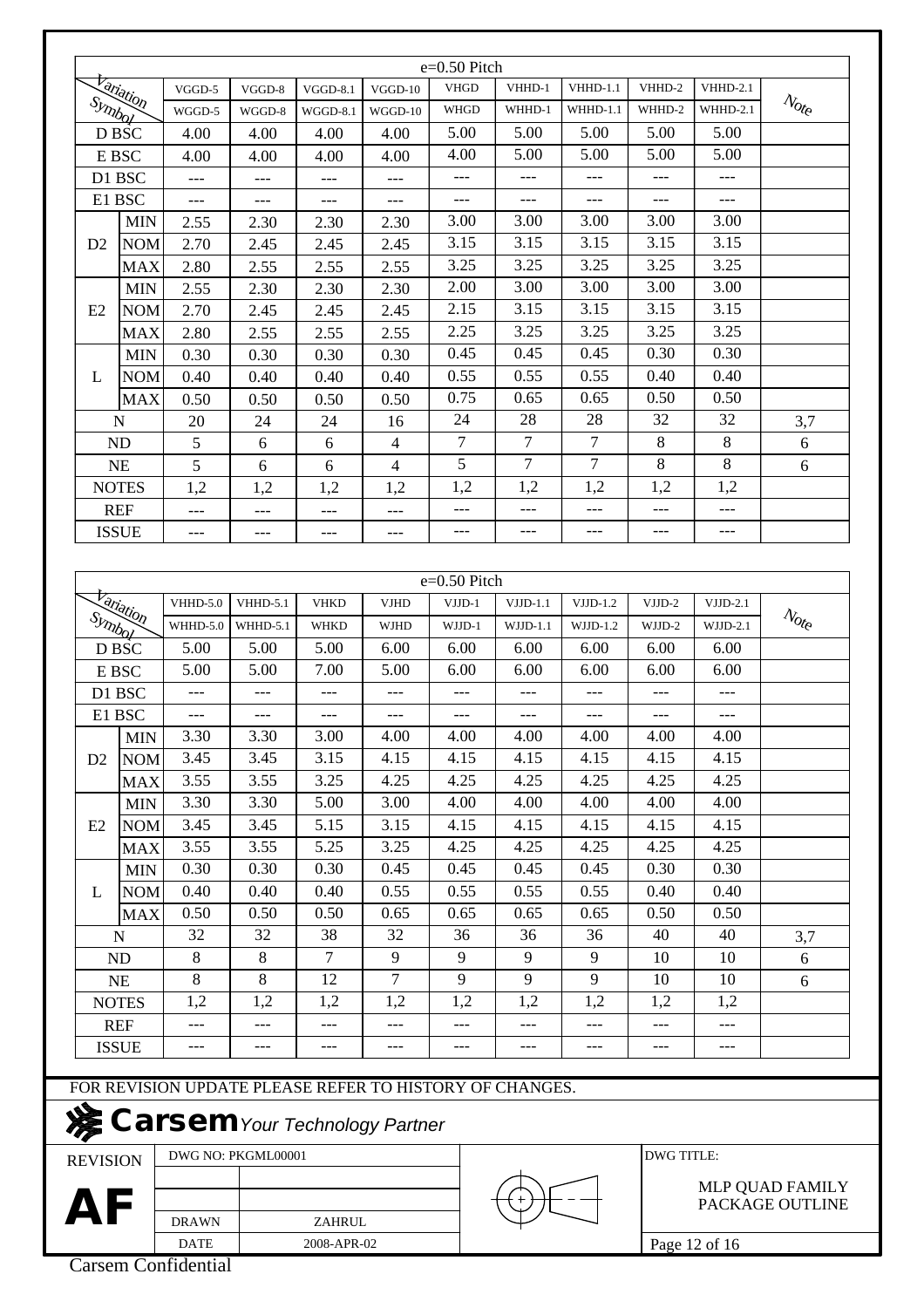|                |                            |                                       |                |                |                | $e=0.50$ Pitch |                                                                       |            |                |                |                                                    |
|----------------|----------------------------|---------------------------------------|----------------|----------------|----------------|----------------|-----------------------------------------------------------------------|------------|----------------|----------------|----------------------------------------------------|
|                |                            | $VJJD-2.2$                            | <b>VKHD</b>    | VKKD-1         | VKKD-2         | $VLLD-2.0$     | <b>VLLD-2.1</b>                                                       | $VMD-4.0$  | $VMMD-4.1$     | VEED-4NJ1      |                                                    |
|                | <b>Variation</b>           | $WJJD-2.2$                            | <b>WKHD</b>    | WKKD-1         | WKKD-2         | $WLLD-2.0$     | <b>WLLD-2.1</b>                                                       | $WMMD-4.0$ | WMMD-4.1       | WEED-4NJ1      | $\mathcal{N}_{\mathcal{O}_{\mathcal{E}}^{\prime}}$ |
|                | D BSC                      | 6.00                                  | 7.00           | 7.00           | 7.00           | 8.00           | 8.00                                                                  | 9.00       | 9.00           | 3.00           |                                                    |
|                | E BSC                      | 6.00                                  | 5.00           | 7.00           | 7.00           | 8.00           | 8.00                                                                  | 9.00       | 9.00           | 3.00           |                                                    |
|                | D1 BSC                     | ---                                   | ---            | $---$          |                | ---            | ---                                                                   | ---        | ---            | $---$          |                                                    |
|                | E1 BSC                     | ---                                   | $---$          | $---$          | $---$          | $---$          | ---                                                                   | ---        | $---$          | $---$          |                                                    |
|                | <b>MIN</b>                 | 3.95                                  | 5.00           | 5.00           | 5.00           | 6.00           | 6.00                                                                  | 6.20       | 6.00           | 1.55           |                                                    |
| D2             | <b>NOM</b>                 | 4.10                                  | 5.15           | 5.15           | 5.15           | 6.15           | 6.15                                                                  | 6.35       | 6.15           | 1.70           |                                                    |
|                | <b>MAX</b>                 | 4.20                                  | 5.25           | 5.25           | 5.25           | 6.25           | 6.25                                                                  | 6.45       | 6.25           | 1.80           |                                                    |
|                | <b>MIN</b>                 | 3.95                                  | 3.00           | 5.00           | 5.00           | 6.00           | 6.00                                                                  | 6.20       | 6.00           | 1.55           |                                                    |
| E <sub>2</sub> | <b>NOM</b>                 | 4.10                                  | 3.15           | 5.15           | 5.15           | 6.15           | 6.15                                                                  | 6.35       | 6.15           | 1.70           |                                                    |
|                | <b>MAX</b>                 | 4.20                                  | 3.25           | 5.25           | 5.25           | 6.25           | 6.25                                                                  | 6.45       | 6.25           | 1.80           |                                                    |
|                | <b>MIN</b>                 | 0.30                                  | 0.30           | 0.45           | 0.30           | 0.30           | 0.30                                                                  | 0.30       | 0.30           | $0.30*$        |                                                    |
| L              | <b>NOM</b>                 | 0.40                                  | 0.40           | 0.55           | 0.40           | 0.40           | 0.40                                                                  | 0.40       | 0.40           | 0.40           |                                                    |
|                | <b>MAX</b>                 | 0.50                                  | 0.50           | 0.65           | 0.50           | 0.50           | 0.50                                                                  | 0.50       | 0.50           | 0.50           |                                                    |
|                | N                          | 40                                    | 38             | 44             | 48             | 56             | 56                                                                    | 64         | 64             | 16             | 3,7                                                |
|                | <b>ND</b>                  | 10                                    | 12             | 11             | 12             | 14             | 14                                                                    | 16         | 16             | $\overline{4}$ | 6                                                  |
|                | NE                         | 10                                    | 7              | 11             | 12             | 14             | 14                                                                    | 16         | 16             | 4              | 6                                                  |
|                | <b>NOTES</b>               | 1,2                                   | 1,2            | 1,2            | 1,2            | 1,2            | 1,2                                                                   | 1,2        | 1,2            | 1,2            |                                                    |
|                | <b>REF</b>                 | ---                                   | $---$          | $---$          | $---$          | $---$          | ---                                                                   | $---$      | $---$          | $---$          |                                                    |
|                | <b>ISSUE</b>               | ---                                   | ---            | ---            | $---$          | ---            | ---                                                                   | ---        | $---$          | $---$          |                                                    |
|                | <b>Variation</b><br>Symbol |                                       |                |                |                |                | WEED-4NJ2 WEED-4NJ3 WEED-4NJ4 WEED-5NJ1 WEED-6NJ1 WEED-6NJ2 WEED-6NJ3 |            | WEGD-NJ1       | WGGD-1NJ1      | $\mathcal{N}_{\mathrm{O}f_{\mathrm{C}}}$           |
|                | D BSC                      | 3.00                                  | 3.00           | 3.00           | 3.00           | 3.00           | 3.00                                                                  | 3.00       | 3.00           | 4.00           |                                                    |
|                | E BSC                      | 3.00                                  | 3.00           | 3.00           | 3.00           | 3.00           | 3.00                                                                  | 3.00       | 4.00           | 4.00           |                                                    |
|                | D1 BSC                     |                                       | $---$          | $---$          | $---$          | $---$          | ---                                                                   | ---        | $---$          | ---            |                                                    |
|                | E1 BSC                     | $---$                                 | $---$          | $---$          | $---$          | $---$          | ---                                                                   | $---$      | $---$          | $---$          |                                                    |
|                | <b>MIN</b>                 | 1.55                                  | 1.55           | 1.50           | 1.40           | 1.40           | 1.40                                                                  | 1.805      | 1.50           | 2.30           |                                                    |
| D2             | <b>NOM</b>                 | 1.70                                  | 1.70           | 1.65           | 1.55           | 1.55           | 1.55                                                                  | 1.955      | 1.65           | 2.45           |                                                    |
|                | <b>MAX</b>                 | 1.80                                  | 1.80           | 1.75           | $1.65*$        | $1.65*$        | $1.65*$                                                               | $2.055*$   | 1.75           | $2.55*$        |                                                    |
|                | <b>MIN</b>                 | 1.55                                  | 1.55           | 1.50           | 1.40           | 1.40           | 1.40                                                                  | 1.805      | 2.50           | 2.30           |                                                    |
|                | <b>NOM</b>                 | 1.70                                  | 1.70           | 1.65           | 1.55           | 1.55           | 1.55                                                                  | 1.955      | 2.65           | 2.45           |                                                    |
|                | <b>MAX</b>                 | 1.80                                  | 1.80           | 1.75           | $1.65*$        | $1.65*$        | $1.65*$                                                               | $2.055*$   | 2.75           | $2.55*$        |                                                    |
|                |                            | $0.20*$                               |                |                |                |                |                                                                       |            |                |                |                                                    |
|                | <b>MIN</b>                 |                                       | $0.30*$        | $0.30*$        | 0.30           | 0.30           | 0.30                                                                  | 0.17       | 0.30           | $0.30*$        |                                                    |
| L              | <b>NOM</b>                 | 0.30                                  | 0.40           | 0.40           | 0.40           | 0.40           | 0.40                                                                  | 0.27       | 0.40           | 0.40           |                                                    |
|                | <b>MAX</b>                 | 0.40                                  | $0.50*$        | $0.50*$        | 0.50           | 0.50           | 0.50                                                                  | $0.37*$    | 0.50           | 0.50           |                                                    |
|                | $\mathbf N$                | 16                                    | 16             | 16             | 12             | 16             | 16                                                                    | 16         | 20             | 20             | 3,7                                                |
|                | ND                         | $\overline{\mathcal{A}}$              | $\overline{4}$ | $\overline{4}$ | 3              | $\overline{4}$ | $\overline{4}$                                                        | 4          | $\overline{4}$ | 5              | 6                                                  |
|                | NE                         | 4                                     | $\overline{4}$ | $\overline{4}$ | $\overline{3}$ | 4              | $\overline{4}$                                                        | 4          | 5              | 5              | 6                                                  |
| E2             | <b>NOTES</b>               | 1,2                                   | 1,2            | 1,2            | 1,2            | 1,2            | 1,2                                                                   | 1,2        | 1,2            | 1,2            |                                                    |
|                | <b>REF</b>                 | ---                                   | $---$          | $---$          |                | ---            | ---                                                                   | ---        | ---            | $---$          |                                                    |
|                | <b>ISSUE</b>               | ---                                   | $---$          | $---$          | ---            | $---$          | ---                                                                   | ---        | $---$          | $---$          |                                                    |
|                |                            |                                       |                |                |                |                | FOR REVISION UPDATE PLEASE REFER TO HISTORY OF CHANGES.               |            |                |                |                                                    |
| 凑              |                            | <b>Carsem</b> Your Technology Partner |                |                |                |                |                                                                       |            |                |                |                                                    |

REVISION

DRAWN DATE AF **DRAWN** ZAHRUL

2008-APR-02

PACKAGE OUTLINE MLP QUAD FAMILY

Page 13 of 16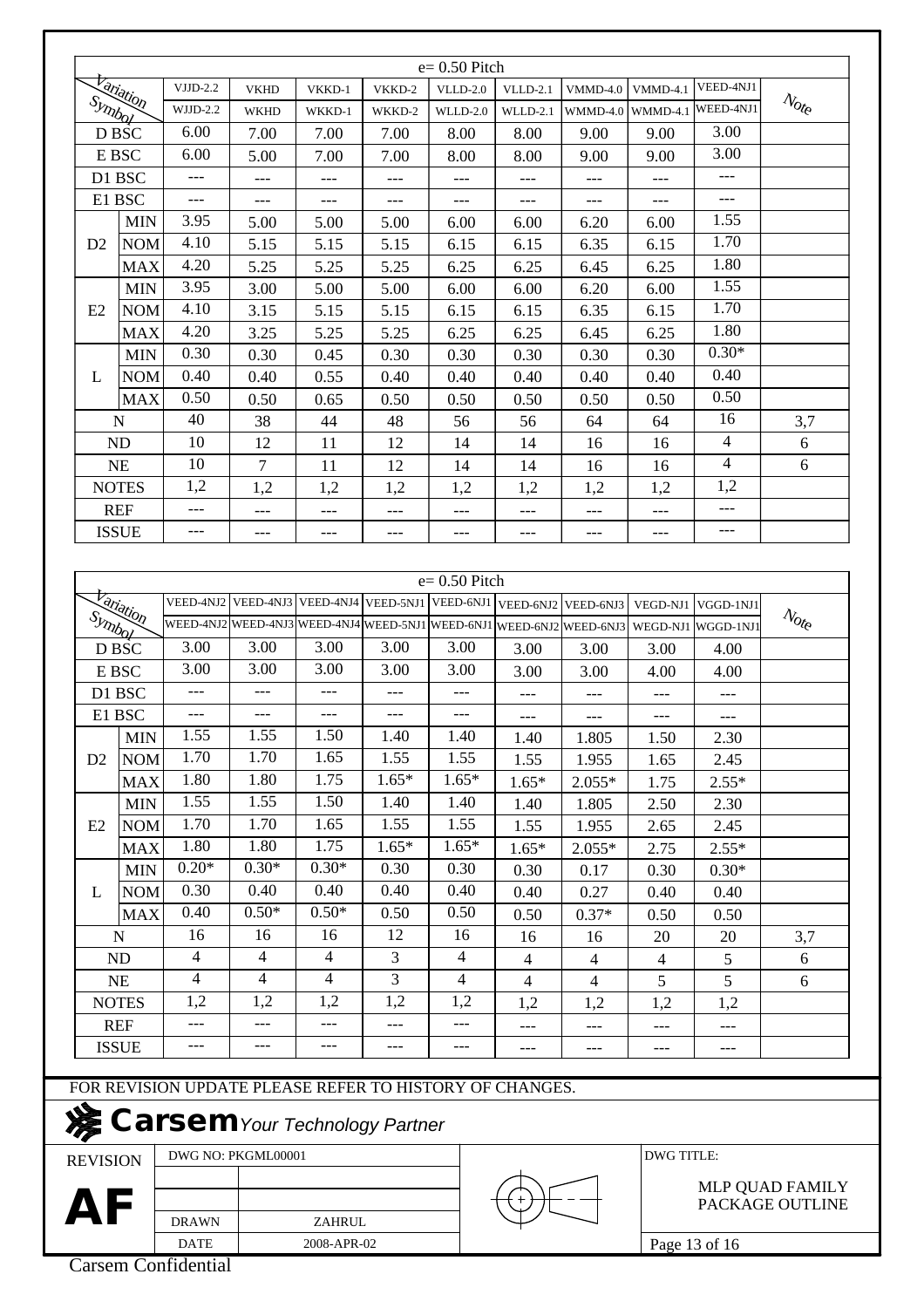|                 |                  |                                                         |                    |               |                                           | $e=0.50$ Pitch |                |                                                                                 |                   |                   |                                                         |
|-----------------|------------------|---------------------------------------------------------|--------------------|---------------|-------------------------------------------|----------------|----------------|---------------------------------------------------------------------------------|-------------------|-------------------|---------------------------------------------------------|
|                 | <b>Variation</b> | $\overline{a}$                                          |                    |               |                                           |                |                | VGGD-5NJ1 VGGD-6NJ1 VGGD-6NJ2 VGGD-6NJ3 VGHD-1NJ1 VGHD-1NJ2 VGHD-3NJ1           |                   | VGJD-NJ1          |                                                         |
| Symbol          |                  |                                                         |                    |               |                                           |                |                | WGGD-1NJ2 WGGD-5NJ1 WGGD-6NJ1 WGGD-6NJ2 WGGD-6NJ3 WGHD-1NJ1 WGHD-1NJ2 WGHD-3NJ1 |                   | WGJD-NJ1          | $\mathcal{N}_{\mathcal{O}_{\mathcal{E}_{\mathcal{C}}}}$ |
|                 | D BSC            | 4.00                                                    | 4.00               | 4.00          | 4.00                                      | 4.00           | 4.00           | 4.00                                                                            | 4.00              | 4.00              |                                                         |
|                 | E BSC            | 4.00                                                    | 4.00               | 4.00          | 4.00                                      | 4.00           | 5.00           | 5.00                                                                            | 5.00              | 6.00              |                                                         |
|                 | D1 BSC           | $---$                                                   |                    |               |                                           | $---$          | ---            | $---$                                                                           | $---$             | $---$             |                                                         |
|                 | E1 BSC           | ---                                                     | ---                | $---$         | ---                                       | ---            | ---            | ---                                                                             | ---               | ---               |                                                         |
|                 | <b>MIN</b>       | 1.45                                                    | 2.55               | 2.55          | 2.55                                      | 2.55           | 2.50           | 2.50                                                                            | 2.50              | 2.45              |                                                         |
| D2              | <b>NOM</b>       | 1.60                                                    | 2.70               | 2.70          | 2.70                                      | 2.70           | 2.65           | 2.65                                                                            | 2.65              | 2.60              |                                                         |
|                 | <b>MAX</b>       | 1.70                                                    | 2.80               | 2.80          | 2.80                                      | 2.80           | 2.75           | 2.75                                                                            | 2.75              | 2.70              |                                                         |
|                 | <b>MIN</b>       | 1.45                                                    | 2.55               | 2.55          | 2.55                                      | 2.55           | 3.50           | 3.50                                                                            | 3.50              | 4.45              |                                                         |
| E2              | <b>NOM</b>       | 1.60                                                    | 2.70               | 2.70          | 2.70                                      | 2.70           | 3.65           | 3.65                                                                            | 3.65              | 4.60              |                                                         |
|                 | <b>MAX</b>       | 1.70                                                    | 2.80               | 2.80          | 2.80                                      | 2.80           | 3.75           | 3.75                                                                            | 3.75              | 4.70              |                                                         |
|                 | <b>MIN</b>       | $0.30*$                                                 | $0.30*$            | $0.30*$       | $0.25*$                                   | $0.30*$        | $0.30*$        | $0.30*$                                                                         | $0.30*$           | 0.25              |                                                         |
| L               | <b>NOM</b>       | 0.40                                                    | 0.40               | 0.40          | 0.35                                      | 0.40           | 0.40           | 0.40                                                                            | 0.40              | 0.35              |                                                         |
|                 | <b>MAX</b>       | 0.50                                                    | $0.50*$            | $0.50*$       | 0.45                                      | $0.50*$        | 0.50           | 0.50                                                                            | 0.50              | 0.45              |                                                         |
|                 | N                | 24                                                      | 20                 | 24            | 24                                        | 24             | 20             | 24                                                                              | 28                | 32                | 3,7                                                     |
|                 | ND               | 6                                                       | 5                  | 6             | 6                                         | 6              | $\overline{4}$ | 5                                                                               | 6                 | 6                 | 6                                                       |
|                 | <b>NE</b>        | 6                                                       | 5                  | 6             | 6                                         | 6              | 6              | 7                                                                               | 8                 | 10                | 6                                                       |
|                 | <b>NOTES</b>     | 1,2                                                     | 1,2                | 1,2           | 1,2                                       | 1,2            | 1,2            | 1,2                                                                             | 1,2               | 1,2               |                                                         |
|                 | <b>REF</b>       | $---$                                                   | ---                | $---$         | ---                                       | $---$          | ---            | $---$                                                                           | $---$             | $---$             |                                                         |
|                 | <b>ISSUE</b>     | $---$                                                   | ---                | $---$         | ---                                       | $---$          | $---$          | $---$                                                                           | $---$             | $---$             |                                                         |
|                 |                  |                                                         |                    |               |                                           |                |                |                                                                                 |                   |                   |                                                         |
| Symbol          | <b>Fariation</b> | $\bar{\phantom{a}}$                                     |                    |               | WHHD-1NJ2  WHHD-5NJ1  WHJD-NJ1   WHKD-NJ1 |                |                | WHKD-NJ2  WHKD-1NJ1                                                             | VJJD-1NJ1         | WJJD-6NJ1<br>6.00 | $\mathcal{N}_{\mathrm{O} t_{\mathrm{C}}}$               |
|                 | D BSC            | 5.00                                                    | 5.00               | 5.00          | 5.00                                      | 5.00           | 5.00           | 5.00                                                                            | 6.00              |                   |                                                         |
|                 | E BSC            | 5.00                                                    | 5.00               | 5.00          | 6.00                                      | 7.00           | 7.00           | 7.00                                                                            | 6.00              | 6.00              |                                                         |
|                 | D1 BSC           | ---                                                     | ---                | ---           | ---                                       | ---            | ---            | ---                                                                             | $---$             | ---               |                                                         |
|                 | E1 BSC           | $---$                                                   | ---                | $---$         | $---$                                     | $---$          | $---$          | $---$                                                                           | $---$             | $---$             |                                                         |
|                 | <b>MIN</b>       | 3.00                                                    | 3.10               | $3.15*$       | 3.35                                      | 3.15           | 3.30           | $3.35*$                                                                         | 2.75              | 3.80              |                                                         |
| D2              | <b>NOM</b>       | 3.15                                                    | 3.25               | 3.30          | 3.50                                      | 3.30           | 3.45           | 3.50                                                                            | 2.90              | 3.95              |                                                         |
|                 | <b>MAX</b>       | 3.25                                                    | $3.35*$            | 3.40          | 3.60                                      | 3.40           | 3.55           | 3.60                                                                            | 3.00              | 4.05              |                                                         |
|                 | <b>MIN</b>       | 3.00                                                    | 3.15               | $3.15*$       | 4.35                                      | 5.15           | 5.30           | $5.35*$                                                                         | 2.75              | 3.80              |                                                         |
| E2              | <b>NOM</b>       | 3.15                                                    | 3.25               | 3.30          | 4.50                                      | 5.30           | 5.45           | 5.50                                                                            | 2.90              | 3.95              |                                                         |
|                 | <b>MAX</b>       | 3.25                                                    | $3.35*$            | 3.40          | 4.60                                      | 5.40           | 5.55           | 5.60                                                                            | 3.00              | 4.05              |                                                         |
|                 | <b>MIN</b>       | $0.45*$                                                 | 0.45               | 0.30          | 0.30                                      | 0.30           | 0.30           | $0.30*$                                                                         | $0.30*$           | 0.45              |                                                         |
| L               | <b>NOM</b>       | 0.55                                                    | 0.55               | 0.40          | $0.40*$                                   | 0.40           | 0.40           | 0.40                                                                            | 0.40              | 0.55              |                                                         |
|                 | <b>MAX</b>       | 0.65                                                    | 0.65               | 0.50          | $0.50*$                                   | 0.50           | 0.50           | 0.50                                                                            | 0.50              | $0.65*$           |                                                         |
|                 | $\mathbf N$      | 28                                                      | 28                 | 32            | 32                                        | 40             | 40             | 38                                                                              | 40                | 36                | 3,7                                                     |
|                 | ND               | $\tau$                                                  | $\tau$             | 8             | $\tau$                                    | 8              | 8              | 7                                                                               | 10                | 9                 | 6                                                       |
|                 | NE               | $\tau$                                                  | $\overline{7}$     | 8             | 9                                         | 12             | 12             | 12                                                                              | 10                | 9                 | 6                                                       |
|                 | <b>NOTES</b>     | 1,2                                                     | 1,2                | 1,2           | 1,2                                       | 1,2            | 1,2            | 1,2                                                                             | 1,2               | 1,2               |                                                         |
|                 | <b>REF</b>       | $---$                                                   |                    |               |                                           |                | ---            | ---                                                                             | ---               | $---$             |                                                         |
|                 | <b>ISSUE</b>     | $---$                                                   | ---                | $---$         | $---$                                     | ---            | ---            | $---$                                                                           | $---$             | $---$             |                                                         |
|                 |                  |                                                         |                    |               |                                           |                |                |                                                                                 |                   |                   |                                                         |
|                 |                  | FOR REVISION UPDATE PLEASE REFER TO HISTORY OF CHANGES. |                    |               |                                           |                |                |                                                                                 |                   |                   |                                                         |
|                 |                  | <b>Carsem</b> Your Technology Partner                   |                    |               |                                           |                |                |                                                                                 |                   |                   |                                                         |
|                 |                  |                                                         | DWG NO: PKGML00001 |               |                                           |                |                |                                                                                 | <b>DWG TITLE:</b> |                   |                                                         |
| <b>REVISION</b> |                  |                                                         |                    |               |                                           |                |                |                                                                                 |                   |                   |                                                         |
|                 |                  |                                                         |                    |               |                                           |                |                |                                                                                 |                   | MLP QUAD FAMILY   |                                                         |
| <b>AF</b>       |                  | <b>DRAWN</b>                                            |                    | <b>ZAHRUL</b> |                                           |                |                |                                                                                 |                   | PACKAGE OUTLINE   |                                                         |
|                 |                  |                                                         |                    |               |                                           |                |                |                                                                                 |                   |                   |                                                         |

2008-APR-02

Page 14 of 16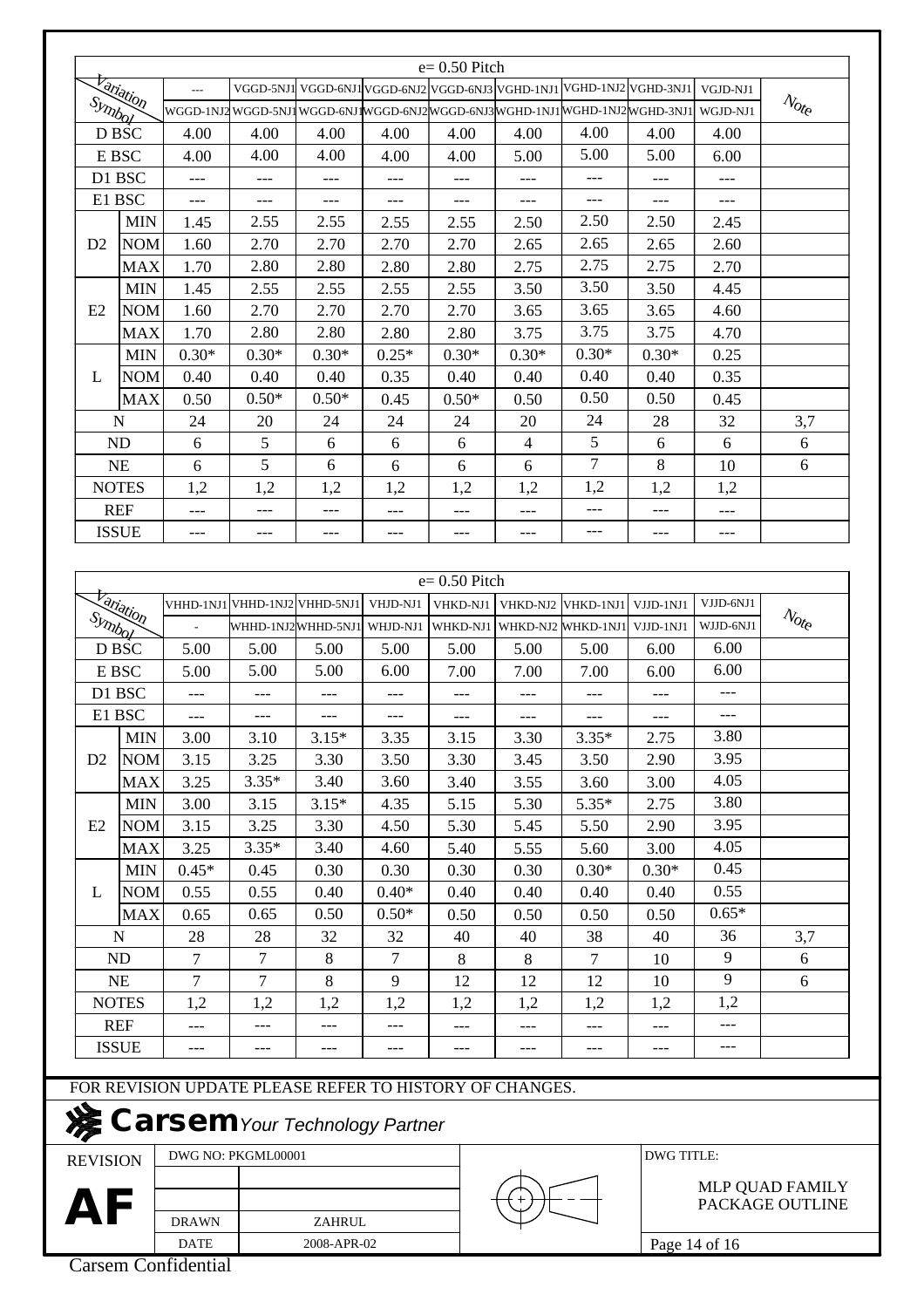|                 |                  |              |                          |                                                                       |         | $e=0.50$ Pitch |          |          |                   |                                                                       |                                                         |
|-----------------|------------------|--------------|--------------------------|-----------------------------------------------------------------------|---------|----------------|----------|----------|-------------------|-----------------------------------------------------------------------|---------------------------------------------------------|
|                 |                  | VJJD-8NJ1    | VKKD-NJ1                 |                                                                       |         |                |          |          |                   | VKKD-4NJ1 VLLD-2NJ1 VLLD-5NJ1 VLLD-6NJ1 VMMD-3NJ1 VMMD-3NJ2 VMMD-3NJ3 |                                                         |
| Symbol          | <b>Variation</b> | WJJD-8NJ1    | WKKD-NJ1                 | WKKD-4NJ1 WLLD-2NJ1 WLLD-5NJ1 WLLD-6NJ1 WMMD-3NJ1 WMMD-3NJ2 WMMD-3NJ3 |         |                |          |          |                   |                                                                       | $\mathcal{N}_{\mathcal{O}_{\mathcal{C}}^{k}}$           |
|                 | D BSC            | 6.00         | 7.00                     | 7.00                                                                  | 8.00    | 8.00           | 8.00     | 9.00     | 9.00              | 9.00                                                                  |                                                         |
|                 | E BSC            | 6.00         | 7.00                     | 7.00                                                                  | 8.00    | 8.00           | 8.00     | 9.00     | 9.00              | 9.00                                                                  |                                                         |
|                 |                  |              |                          |                                                                       |         |                |          |          |                   |                                                                       |                                                         |
|                 | D1 BSC           | $---$        | $---$                    | $---$                                                                 | $---$   | $---$          | $- -$    | ---      | ---               | $---$                                                                 |                                                         |
|                 | E1 BSC           | $---$        | ---                      | $---$                                                                 | ---     | $---$          | ---      | ---      | ---               | ---                                                                   |                                                         |
|                 | <b>MIN</b>       | 4.30         | 4.15                     | $5.40*$                                                               | 4.25    | $6.35*$        | 4.35     | 7.00     | 7.00              | 7.45                                                                  |                                                         |
| D <sub>2</sub>  | <b>NOM</b>       | 4.45         | 4.30                     | 5.55                                                                  | 4.40    | 6.50           | 4.50     | 7.15     | 7.15              | 7.60                                                                  |                                                         |
|                 | <b>MAX</b>       | 4.55         | 4.40                     | 5.65                                                                  | 4.50    | 6.60           | 4.60     | 7.25     | 7.25              | 7.70                                                                  |                                                         |
|                 | <b>MIN</b>       | 4.30         | 4.15                     | $5.40*$                                                               | 4.95    | $6.35*$        | 5.05     | 7.00     | 7.00              | 7.45                                                                  |                                                         |
| E2              | <b>NOM</b>       | 4.45         | 4.30                     | 5.55                                                                  | 5.10    | 6.50           | 5.20     | 7.15     | 7.15              | 7.60                                                                  |                                                         |
|                 | <b>MAX</b>       | 4.55         | 4.40                     | 5.65                                                                  | 5.20    | 6.60           | 5.30     | 7.25     | 7.25              | 7.70                                                                  |                                                         |
|                 | <b>MIN</b>       | 0.30         | 0.30                     | $0.30*$                                                               | 0.30    | $0.30*$        | $0.30*$  | $0.30*$  | $0.30*$           | $0.30*$                                                               |                                                         |
| L               | <b>NOM</b>       | 0.40         | 0.40                     | 0.40                                                                  | 0.40    | 0.40           | 0.40     | 0.40     | 0.40              | 0.40                                                                  |                                                         |
|                 | <b>MAX</b>       | 0.50         | 0.50                     | 0.50                                                                  | 0.50    | $0.50*$        | 0.50     | 0.50     | 0.50              | 0.50                                                                  |                                                         |
|                 | N                | 36           | 48                       | 48                                                                    | 56      | 56             | 56       | 64       | 64                | 64                                                                    | 3,7                                                     |
|                 | <b>ND</b>        | 9            | 12                       | 12                                                                    | 14      | 14             | 14       | 16       | 16                | 16                                                                    | 6                                                       |
|                 | <b>NE</b>        | 9            | 12                       | 12                                                                    | 14      | 14             | 14       | 16       | 16                | 16                                                                    | 6                                                       |
|                 | <b>NOTES</b>     | 1,2          | 1,2                      | 1,2                                                                   | 1,2     | 1,2            | 1,2      | 1,2      | 1,2               | 1,2                                                                   |                                                         |
|                 | <b>REF</b>       | $---$        | ---                      | ---                                                                   | $---$   | $---$          | $---$    | $---$    | $---$             | $---$                                                                 |                                                         |
|                 | <b>ISSUE</b>     | $---$        | $---$                    | $---$                                                                 | $---$   | $---$          | $---$    | $---$    | $---$             | $---$                                                                 |                                                         |
|                 |                  |              |                          |                                                                       |         |                |          |          |                   |                                                                       |                                                         |
|                 |                  |              |                          |                                                                       |         | $e=0.50$ Pitch |          |          |                   |                                                                       |                                                         |
|                 |                  | VMMD-NJ1     |                          |                                                                       |         |                |          |          |                   |                                                                       |                                                         |
|                 | <b>Variation</b> |              | VNND-2NJ1                | VNND-3NJ1 VNND-3NJ2                                                   |         | VPHD-NJ1       | VPPD-NJ1 | VPPD-NJ2 | VRRD-NJ1          | VRRD-NJ2                                                              | $\mathcal{N}_{\mathcal{O}_{\mathcal{E}_{\mathcal{C}}}}$ |
| Symbol          |                  | WMMD-NJ1     | $\overline{\phantom{a}}$ | WNND-3NJ1WNND-3NJ2 WPHD-NJ1                                           |         |                | WPPD-NJ1 | WPPD-NJ2 | WRRD-NJ1          | WRRD-NJ2                                                              |                                                         |
|                 | D BSC            | 9.00         | 10.0                     | 10.00                                                                 | 10.00   | 11.00          | 11.00    | 11.00    | 12.00             | 12.00                                                                 |                                                         |
|                 | E BSC            | 9.00         | 10.0                     | 10.00                                                                 | 10.00   | 5.00           | 11.00    | 11.00    | 12.00             | 12.00                                                                 |                                                         |
|                 | D1 BSC           | $---$        |                          |                                                                       | $---$   | $---$          | $---$    | $---$    | $---$             | $---$                                                                 |                                                         |
|                 | E1 BSC           | ---          | $---$                    | ---                                                                   | $---$   |                | ---      | $---$    | $---$             | $---$                                                                 |                                                         |
|                 | <b>MIN</b>       | 7.00         | 6.60                     | 5.75                                                                  | 8.45    | 8.25           | 9.45     | 9.50     | 6.60              | 10.45                                                                 |                                                         |
| D2              | <b>NOM</b>       | 7.15         | 6.75                     | 5.90                                                                  | 8.60    | 8.40           | 9.60     | 9.65     | 6.75              | 10.60                                                                 |                                                         |
|                 | <b>MAX</b>       | 7.25         | 6.85                     | 6.00                                                                  | 8.70    | 8.50           | 9.70     | 9.75     | 6.85              | 10.70                                                                 |                                                         |
|                 | <b>MIN</b>       | 7.00         | 6.60                     | 5.75                                                                  | 8.45    | 2.25           | 9.45     | 9.50     | 6.60              | 10.45                                                                 |                                                         |
| E2              | <b>NOM</b>       | 7.15         | 6.75                     | 5.90                                                                  | 8.60    | 2.40           | 9.60     | 9.65     | 6.75              | 10.60                                                                 |                                                         |
|                 | <b>MAX</b>       | 7.25         | 6.85                     | 6.00                                                                  | 8.70    | 2.50           | 9.70     | 9.75     | 6.85              | 10.70                                                                 |                                                         |
|                 | <b>MIN</b>       | 0.45         | $0.30*$                  | $0.30*$                                                               | $0.30*$ | 0.30           | 0.30     | 0.30     | 0.30              | 0.30                                                                  |                                                         |
| L               | <b>NOM</b>       | 0.55         | 0.40                     | 0.40                                                                  | 0.40    | 0.40           | 0.40     | 0.40     | 0.40              | 0.40                                                                  |                                                         |
|                 | <b>MAX</b>       | 0.65         | 0.50                     | 0.50                                                                  | 0.50    | 0.50           | 0.50     | 0.50     | 0.50              | 0.50                                                                  |                                                         |
|                 | N                | 60           | 72                       | 72                                                                    | 72      | 56             | 80       | 80       | 88                | 88                                                                    | 3,7                                                     |
|                 | ND               | 15           | 18                       | 18                                                                    | 18      | 20             | 20       | 20       | 22                | 22                                                                    | 6                                                       |
|                 | NE               | 15           | 18                       | 18                                                                    | 18      | 8              | 20       | 20       | 22                | 22                                                                    | 6                                                       |
|                 | <b>NOTES</b>     | 1,2          | 1,2                      | 1,2                                                                   | 1,2     | 1,2            | 1,2      | 1,2      | 1,2               | 1,2                                                                   |                                                         |
|                 |                  |              |                          |                                                                       |         |                |          |          |                   |                                                                       |                                                         |
|                 | <b>REF</b>       | ---          | $---$                    | ---                                                                   | ---     | $---$          | ---      | ---      | ---               | ---                                                                   |                                                         |
|                 | <b>ISSUE</b>     | $---$        | ---                      | ---                                                                   | $---$   | ---            | ---      | $---$    | ---               | ---                                                                   |                                                         |
|                 |                  |              |                          | FOR REVISION UPDATE PLEASE REFER TO HISTORY OF CHANGES.               |         |                |          |          |                   |                                                                       |                                                         |
|                 |                  |              |                          |                                                                       |         |                |          |          |                   |                                                                       |                                                         |
|                 |                  |              |                          | Sarsem Your Technology Partner                                        |         |                |          |          |                   |                                                                       |                                                         |
|                 |                  |              |                          |                                                                       |         |                |          |          |                   |                                                                       |                                                         |
| <b>REVISION</b> |                  |              | DWG NO: PKGML00001       |                                                                       |         |                |          |          | <b>DWG TITLE:</b> |                                                                       |                                                         |
|                 |                  |              |                          |                                                                       |         |                |          |          |                   |                                                                       | MLP QUAD FAMILY                                         |
| AF              |                  |              |                          |                                                                       |         |                |          |          |                   |                                                                       | PACKAGE OUTLINE                                         |
|                 |                  | <b>DRAWN</b> |                          | ZAHRUL                                                                |         |                |          |          |                   |                                                                       |                                                         |

DATE

2008-APR-02

Page 15 of 16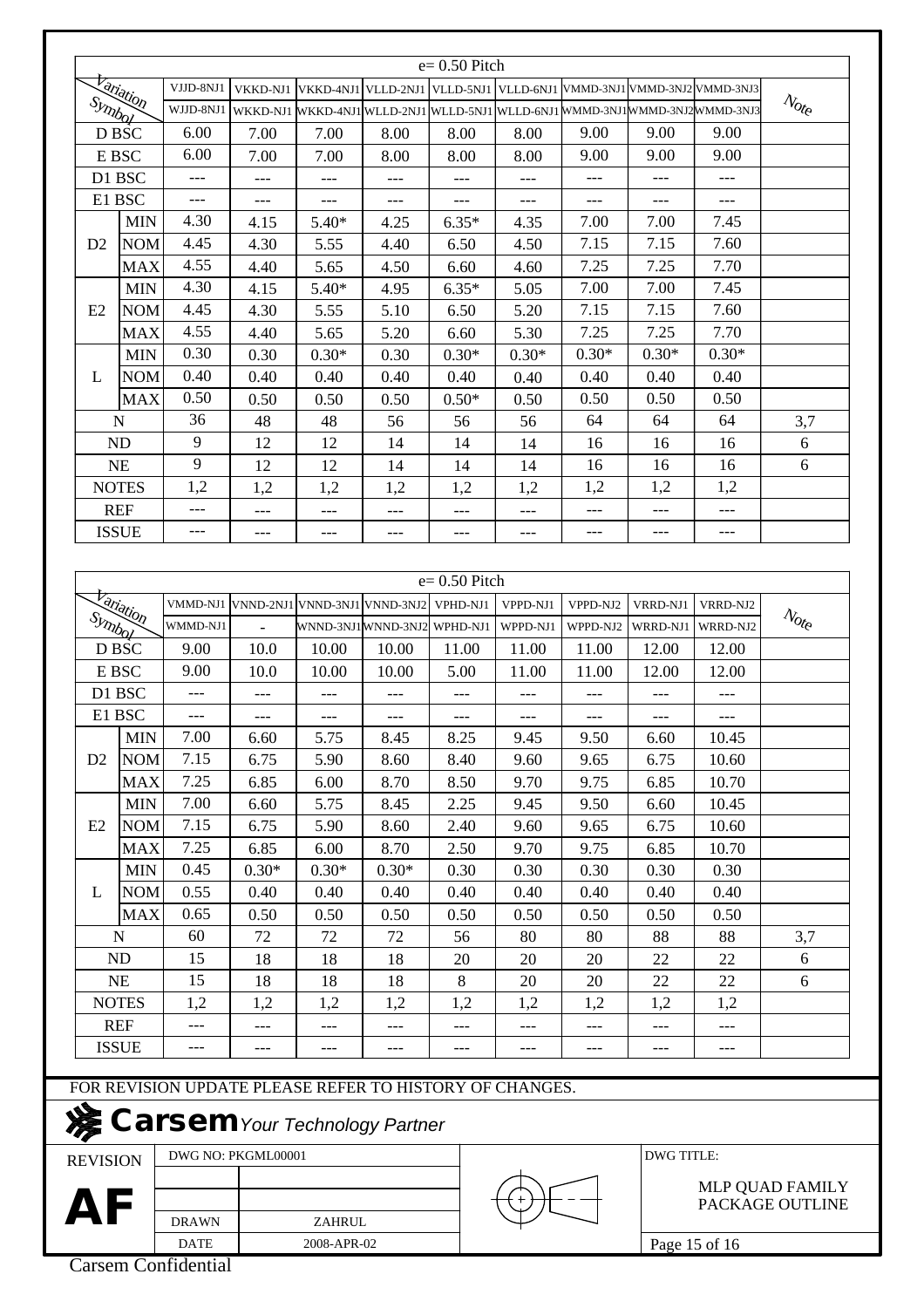Notes:

- 1. Dimensioning and tolerancing conform to ASME Y14.5m-1994.
- 2. All dimensions are in millimeters while angle is in degrees (°).
- 3. N is the total number of terminals.
- 4. The terminal #1 identifier and terminal numbering convention shall conform to JEDEC publication 95, SPP-002. Details of terminal #1 identifier are optional, but must be located within the zone indicated. The terminal #1 identifier may be either a mold or marked feature.
- 5. Dimension b applies to metallized terminal and is measured between 0.15mm and 0.30mm from the terminal tip. If the terminal has the optional radius on the other end of the terminal, the dimension b should not be measured in that radius area.
- 6. ND and NE refer to the number of terminals on each D and E side respectively.
- 7. Depopulation is possible in a symmetrical fashion.
- 8. Figure 1 is shown for illustration only. It does not represent any specific variations.
- 9. All variations may be constructed per figure 1. Variations may alternately be constructed between square shape or rectangular shape per D and E.
- 10. Unilateral coplanarity zone applies to the exposed heat sink slug as well as the terminals.
- 11. Depending on the method of lead termination at the edge of the package, pull back (L1) may be present. L minus L1 to be equal to or greater than 0.33mm.
- 12. For variations with more than one lead count for a given body size and terminal pitch, each lead count for that variation is denoted by a dash number i.e -1,-2.
- 13. Variation with a Star (\*) symbol refers to variations which are not currently JEDEC registered.

|                 |                    | FOR REVISION UPDATE PLEASE REFER TO HISTORY OF CHANGES. |                                    |
|-----------------|--------------------|---------------------------------------------------------|------------------------------------|
|                 |                    | <b>X</b> Carsem Your Technology Partner                 |                                    |
| <b>REVISION</b> | DWG NO: PKGML00001 |                                                         | DWG TITLE:                         |
| AI              | <b>DRAWN</b>       | <b>ZAHRUL</b>                                           | MLP QUAD FAMILY<br>PACKAGE OUTLINE |
|                 | <b>DATE</b>        | 2008-APR-02                                             | Page 16 of 16                      |